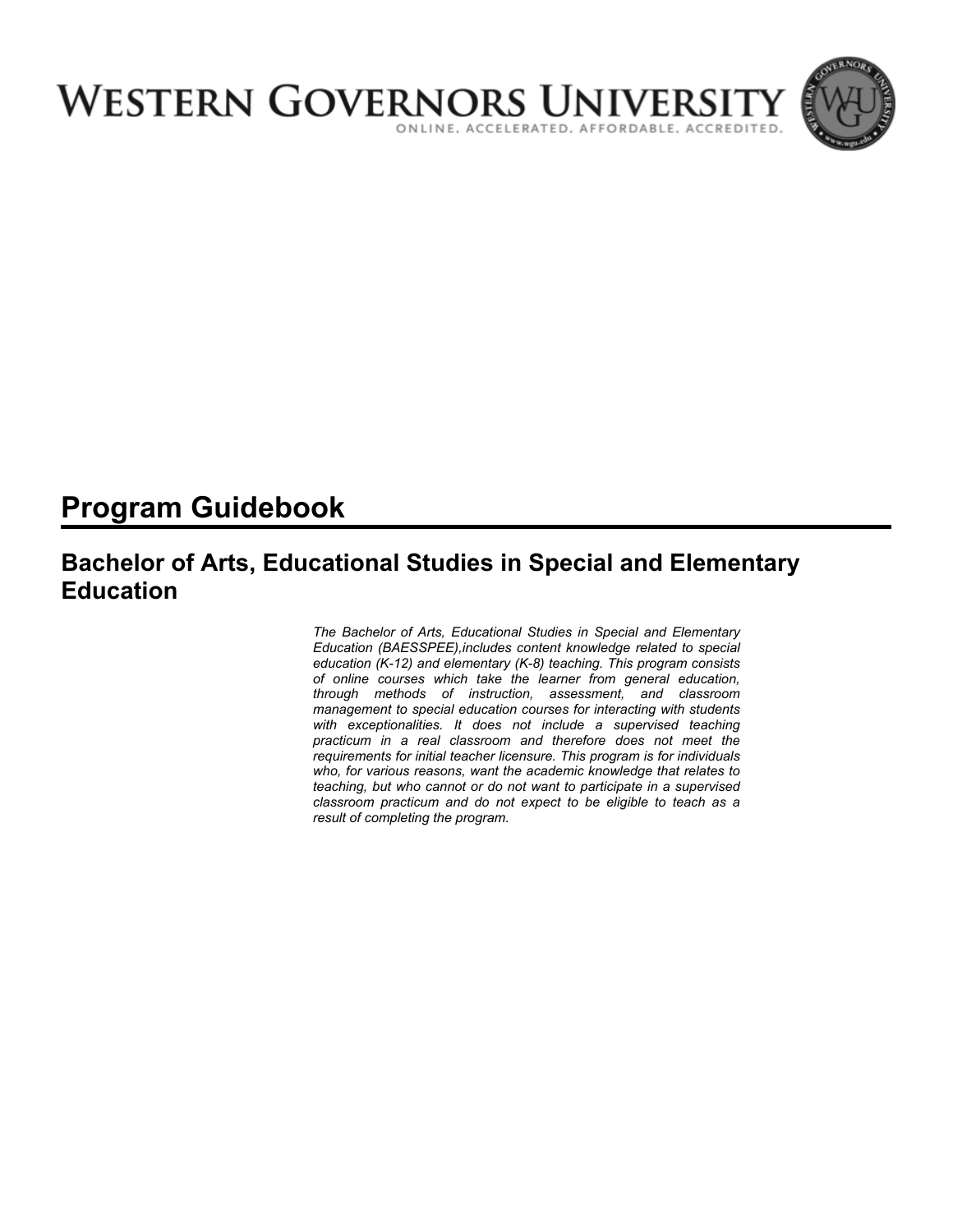## **Understanding the Competency-Based Approach**

Practically speaking, how do competency-based programs like those offered at Western Governors University (WGU) work? Unlike traditional universities, WGU does not award degrees based on completion of a certain number of credit hours or a certain set of required courses. Instead, you will earn your degree by demonstrating your skills, knowledge, and understanding of important concepts.

Progress through a degree program is governed not by the amount of time you spend in class but by your ability to demonstrate mastery of competencies as you complete required courses. Of course, you will need to engage in learning experiences as you review competencies or develop knowledge and skills in areas in which you may be weak. To help you acquire the knowledge and skills you need to complete your courses and program, WGU provides a rich array of learning resources. Your program mentor will work closely with you to help you understand the competencies required for your program and to help you create a schedule for completing your courses. You will also work closely with course instructors as you engage in each of your courses. As subject matter experts, course instructors will guide you through the content you must master to pass the course assessments.

The benefit of this competency-based system is that it enables students who are knowledgeable about a particular subject to make accelerated progress toward completing a degree, even if they lack college experience. You may have gained skills and knowledge of a subject while on the job, accumulated wisdom through years of life experience, or already taken a course on a particular subject. WGU will award your degree based on the skills and knowledge that you possess and can demonstrate—not the number of credits hours on your transcript.

## **Accreditation**

Western Governors University is the only university in the history of American higher education to have earned accreditation from four regional accrediting commissions. WGU's accreditation was awarded by (1) the Northwest Commission on Colleges and Universities, (2) the Higher Learning Commission of the North Central Association of Colleges and Schools, (3) the Accrediting Commission for Community and Junior Colleges of the Western Association of Schools and Colleges, and (4) the Accrediting Commission for Senior Colleges and Universities of the Western Association of Schools and Colleges. The university's accreditation status is now managed by the Northwest Commission on Colleges and Universities (NWCCU), which reaffirmed WGU's accreditation in February 2020. The WGU Teachers College is accredited at the initial-licensure level by the Council for the Accreditation of Educator Preparation (CAEP) and by the Association of Advancing Quality in Educator Preparation (AAQEP) . The nursing programs are accredited by the Commission on Collegiate Nursing Education (CCNE). The Health Information Management program is accredited by the Commission on Accreditation for Health Informatics and Information Management Education (CAHIIM). The College of Business programs are accredited by the Accreditation Council for Business Schools and Programs (ACBSP).

## **The Degree Plan**

The focus of your program is your personalized Degree Plan. The Degree Plan is a detailed blueprint of the courses you will need to complete in order to earn your degree. The Degree Plan also lays out the accompanying learning resources and assessments that compose your program. The list of courses in the Degree Plan is often referred to as the standard path. The amount of time it takes to complete your program depends on both the amount of new information you need to learn and the amount of time you plan to devote each week to study.

Students vary widely in the specific skills and information they need to learn. For example, some students may be highly knowledgeable in a particular subject matter and would not need to engage in new learning opportunities. Other students may find that portions of the program require them to learn new information and that they need to take an online class or participate in a study module to acquire the knowledge and skills needed to fulfill program competencies in that area. Some individuals may be able to devote as little as 15–20 hours per week to the program, while others may need to devote more time. For this reason,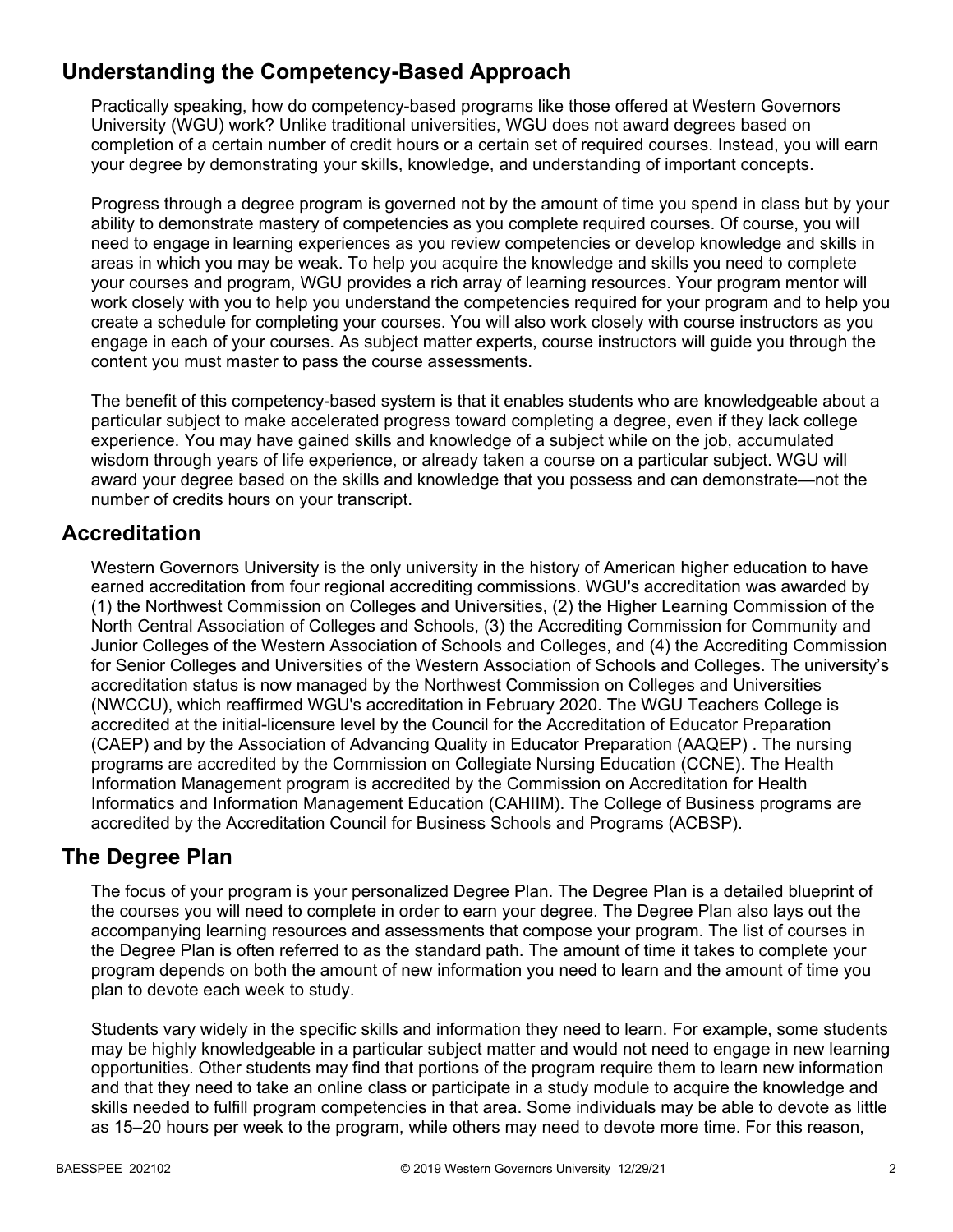pre-assessments are there to help your program mentor form a profile of your prior knowledge and create a personalized Degree Plan.

### **How You Will Interact with Faculty**

At WGU, faculty serve in specialized roles, and they will work with you individually to provide the guidance, instruction, and support you will need to succeed and graduate. As a student, it is important for you to take advantage of this support. It is key to your progress and ultimate success.

Upon your enrollment, you will be assigned a program mentor—an expert in your field of study who will provide you with regular program-level guidance and support from the day you start until the day you graduate. Your program mentor will set up regular telephone appointments (weekly at first) with you, which you will be expected to keep. The mentor will review program competencies with you and work with you to develop a plan and schedule for your coursework. Your program mentor will serve as your main point of contact throughout your program—helping you set weekly study goals, recommending specific learning materials, telling you what to expect in courses, and keeping you motivated. In addition to regular calls, your program mentor is available to help you resolve questions and concerns as they arise.

For many of the courses at WGU, you will be required to complete performance assessments. These include reports, papers, presentations, and projects that let you demonstrate your mastery of the required competencies. A separate group of faculty members, called evaluators, will review your work to determine whether it meets requirements. Evaluators are also subject matter experts in their field of evaluation. If your assessment needs further work before it "passes," these evaluators, who review your work anonymously, will provide you with instructional feedback to help you meet evaluation standards and allow you to advance.

### **Connecting with Other Mentors and Fellow Students**

As you proceed through your Degree Plan, you will have direct contact with multiple faculty members. These communications can take a variety of forms, including participation in one-on-one discussions, chats in the learning communities, and live cohort and webinar opportunities. As a WGU student, you will have access to your own personal MyWGU Student Portal, which will provide a gateway to your courses of study, learning resources, and learning communities where you will interact with faculty and other students.

The learning resources in each course are specifically designed to support you as you develop competencies in preparation for your assessments. These learning resources may include reading materials, videos, tutorials, cohort opportunities, community discussions, and live discussions that are guided by course instructors who are experts in their field. You will access your program community during your orientation course to network with peers who are enrolled in your program and to receive continued support through professional enrichment and program-specific chats, blogs, and discussions. WGU also provides Student Services associates to help you and your program mentor solve any special problems that may arise.

## **Orientation**

The WGU orientation course focuses on acquainting you with WGU's competency-based model, distance education, technology, and other resources and tools available for students. You will also utilize WGU program and course communities, participate in activities, and get to know other students at WGU. The orientation course must be completed before you can start your first term at WGU.

## **Transferability of Prior College Coursework**

Because WGU is a competency-based institution, it does not award degrees based on credits but rather on demonstration of competency. WGU undergraduate programs may accept transfer credits or apply a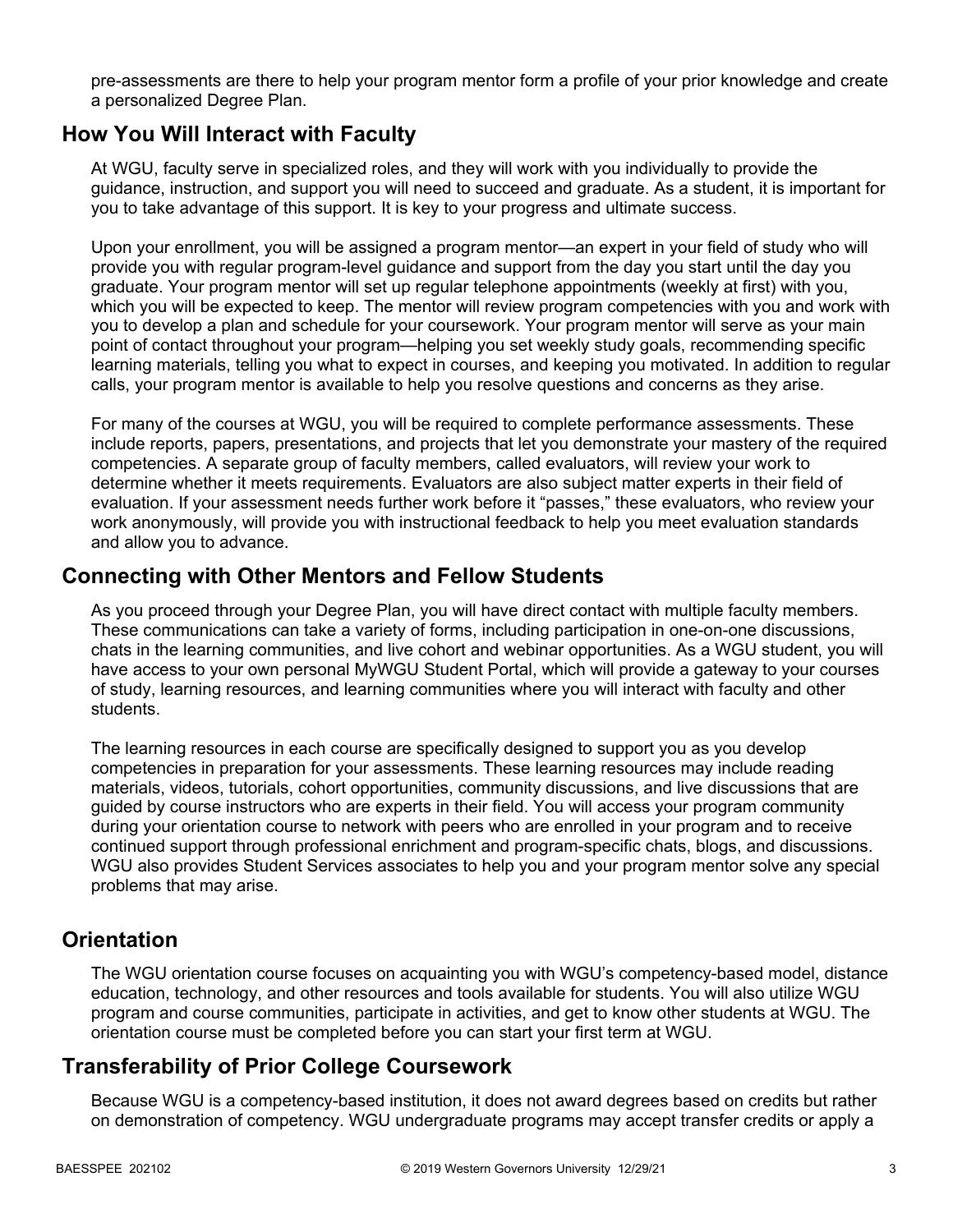'Requirement Satisfied' (RS) in some cases. Refer to your specific program transfer guidelines to determine what can be satisfied by previously earned college credits. In most cases, WGU does not accept college transfer credits at the graduate (master's) level. Students entering graduate programs must have their undergraduate degree transcripts verified before being admitted to WGU. In addition to a program's standard course path, there may be additional state-specific requirements.

### [Click here for the Student Handbook](http://cm.wgu.edu/)

WGU does not waive any requirements based on a student's professional experience and does not perform a "résumé review" or "portfolio review" that will automatically waive any degree requirements. Degree requirements and transferability rules are subject to change in order to keep the degree content relevant and current.

Remember, WGU's competency-based approach lets you take advantage of your knowledge and skills, regardless of how you obtained them. Even when you do not directly receive credit, the knowledge you possess may help you accelerate the time it takes to complete your degree program.

### **Continuous Enrollment, On Time Progress, and Satisfactory Academic Progress**

WGU is a "continuous enrollment" institution, which means you will be automatically enrolled in each of your new terms while you are at WGU. Each term is six months long. Longer terms and continuous enrollment allow you to focus on your studies without the hassle of unnatural breaks between terms that you would experience at a more traditional university. At the end of every six-month term, you and your program mentor will review the progress you have made and revise your Degree Plan for your next sixmonth term.

WGU requires that students make measurable progress toward the completion of their degree programs every term. We call this "On-Time Progress," denoting that you are on track and making progress toward on-time graduation. As full-time students, graduate students must enroll in at least 8 competency units each term, and undergraduate students must enroll in at least 12 competency units each term. Completing at least these minimum enrollments is essential to On-Time Progress and serves as a baseline from which you may accelerate your program. We measure your progress based on the courses you are able to pass, not on your accumulation of credit hours or course grades. Every time you pass a course, you are demonstrating that you have mastered skills and knowledge in your degree program. For comparison to traditional grading systems, passing a course means you have demonstrated competency equivalent to a "B" grade or better.

WGU assigns competency units to each course in order to track your progress through the program. A competency unit is equivalent to one semester credit of learning. Some courses may be assigned 3 competency units while others may be as large as 12 competency units.

Satisfactory Academic Progress (SAP) is particularly important to students on financial aid because you must achieve SAP in order to maintain eligibility for financial aid. We will measure your SAP quantitatively by reviewing the number of competency units you have completed each term. In order to remain in good academic standing, you must complete at least 66.67% of the units you attempt over the length of your program—including any courses you add to your term to accelerate your progress. Additionally, during your first term at WGU you must pass at least 3 competency units in order to remain eligible for financial aid. We know that SAP is complex, so please contact a financial aid counselor should you have additional questions. \*Please note: The Endorsement Preparation Program in Educational Leadership is not eligible for federal financial aid.

### **Courses**

Your Degree Plan includes courses needed to complete your program. To obtain your degree, you will be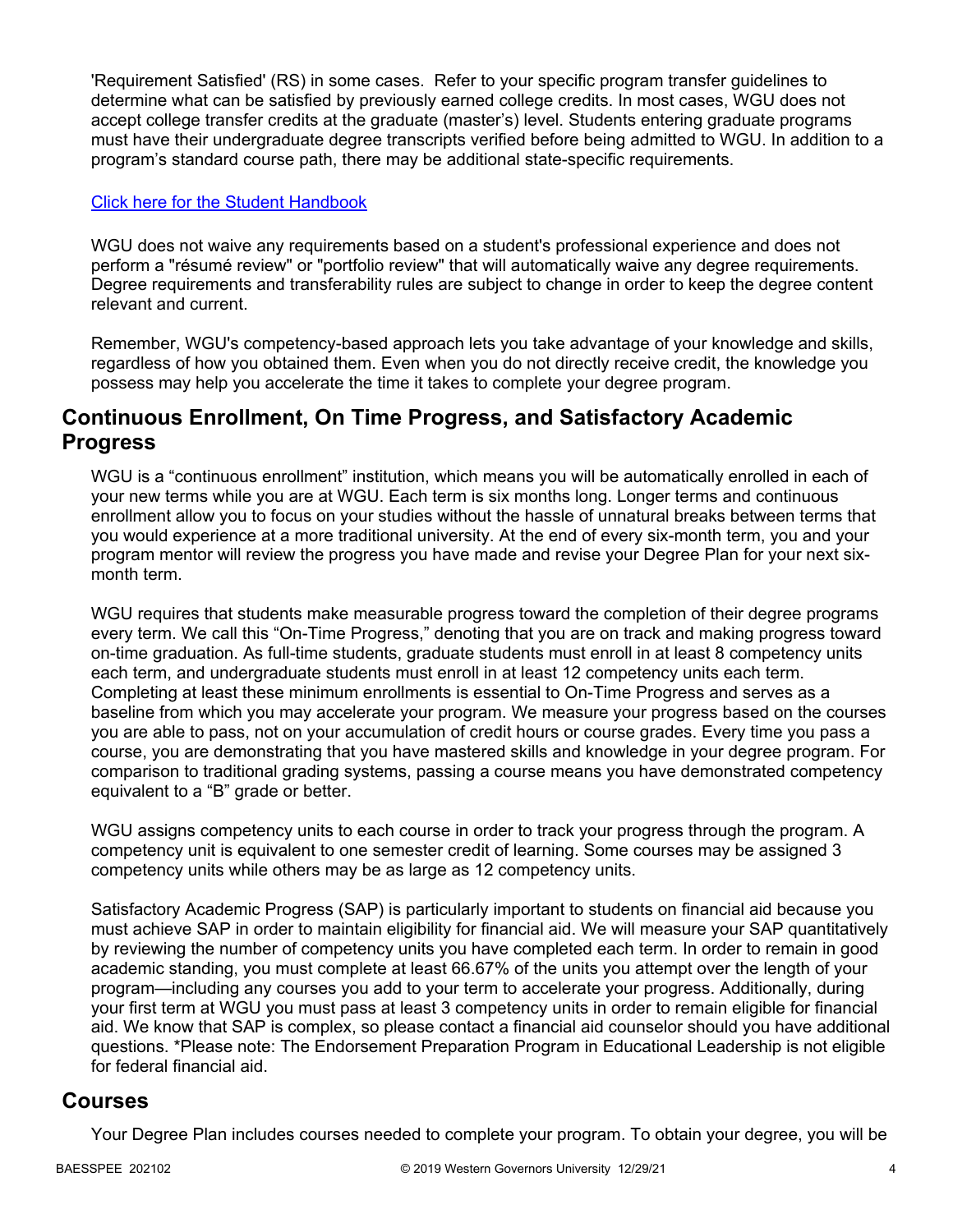required to demonstrate your skills and knowledge by completing the assessment(s) for each course. In general there are two types of assessments: performance assessments and objective assessments. Performance assessments contain, in most cases, multiple scored tasks such as projects, essays, and research papers. Objective assessments include multiple-choice items, multiple-selection items, matching, short answer, drag-and-drop, and point-and-click item types, as well as case study and videobased items. Certifications verified through third parties may also be included in your program. More detailed information about each assessment is provided in each course of study.

## **External Content & Basic Skills Exams**

Western Governors University requires that candidates pass the state-mandated content exam that aligns with their WGU program in addition to a basic skills exam (initial licensure programs only). Specific information regarding required content and basic skills exams required for each program and state can be found in the WGU Student Handbook. In many cases, it is the candidates' responsibility to register and pay for the required exams and submit their official passing score reports to WGU.

## **State Licensure Requirements**

Many states have specific licensure requirements that are not part of WGU programs that you will have to fulfill in addition to the degree requirements of your program. These state licensure requirements might include, but are not limited to: subject-specific licensure exams, state-specific teacher performance assessments, course work related to state history, basic skills exams, and background clearances. The WGU Student Handbook outlines the credentialing requirements of each state. Teacher candidates should consult the applicable section to become familiar with their state's expectations regarding licensure.

## **Learning Resources**

WGU works with many different educational partners, including enterprises, publishers, training companies, and higher educational institutions, to provide high-quality and effective learning resources that match the competencies you are developing. These vary in type, and may be combined to create the best learning experience for your course. A learning resource can be an e-textbook, online module, study guide, simulation, virtual lab, tutorial, or a combination of these. The cost of most learning resources are included in your tuition and Learning Resource Fee. They can be accessed or enrolled for through your courses. Some degree-specific resources are not covered by your tuition, and you will need to cover those costs separately. WGU also provides a robust library to help you obtain additional learning resources, as needed.

### Mobile Compatibility:

The following article provides additional details about the current state of mobile compatibility for learning resources at WGU. It includes a list that can be referenced to determine the mobile friendliness of all core course materials used in a program.

[Student Handbook article: Can I use my mobile device for learning resources?](https://cm.wgu.edu/t5/Frequently-Asked-Questions/Can-I-use-my-mobile-device-for-learning-resources/ta-p/396)

## **Standard Path**

As previously mentioned, competency units (CUs) have been assigned to each course in order to measure your academic progress. If you are an undergraduate student, you will be expected to enroll in a minimum of 12 competency units each term. Graduate students are expected to enroll in a minimum of 8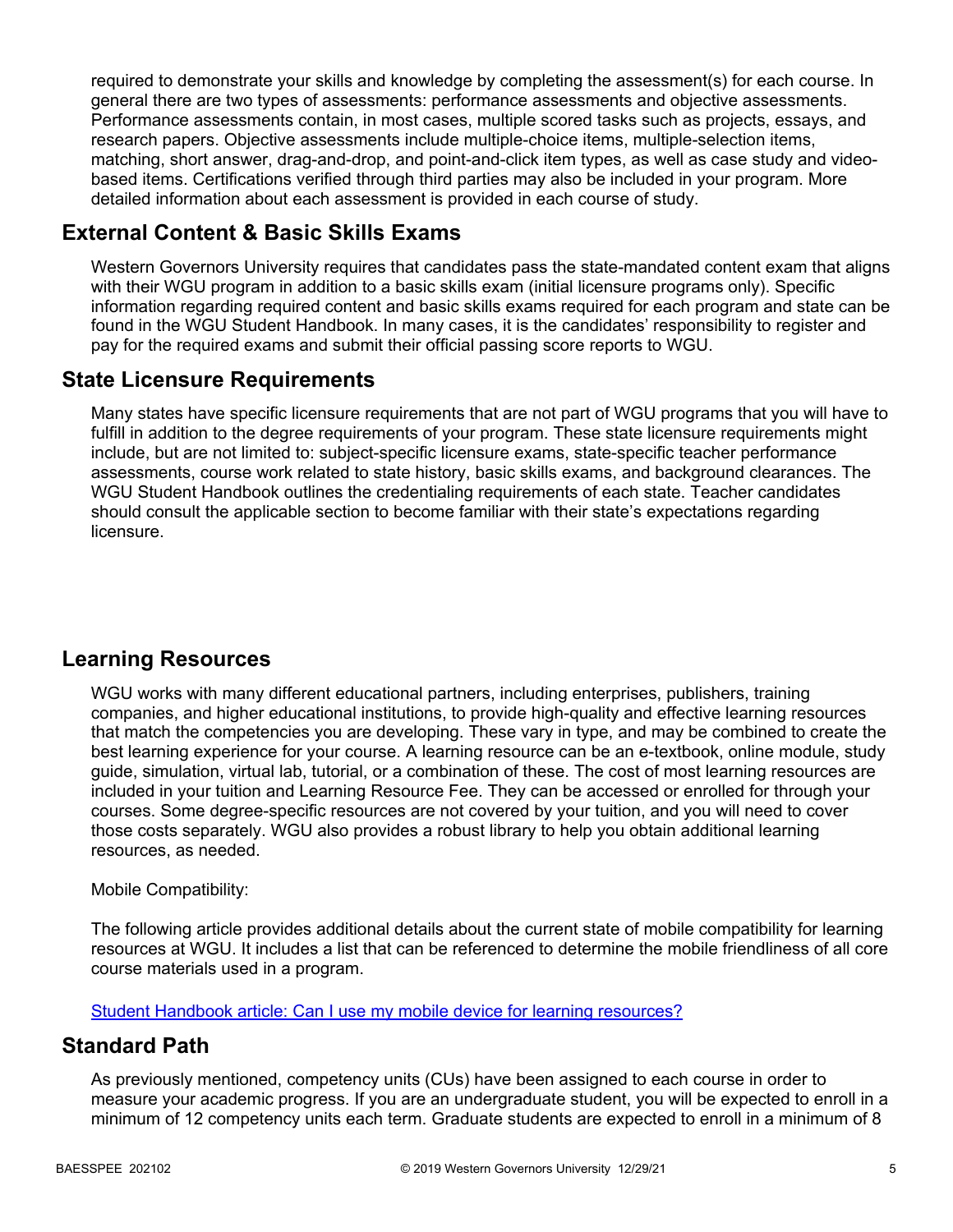competency units each term. A standard plan for a student for this program who entered WGU without any transfer units would look similar to the one on the following page. Your personal progress can be faster, but your pace will be determined by the extent of your transfer units, your time commitment, and your determination to proceed at a faster rate.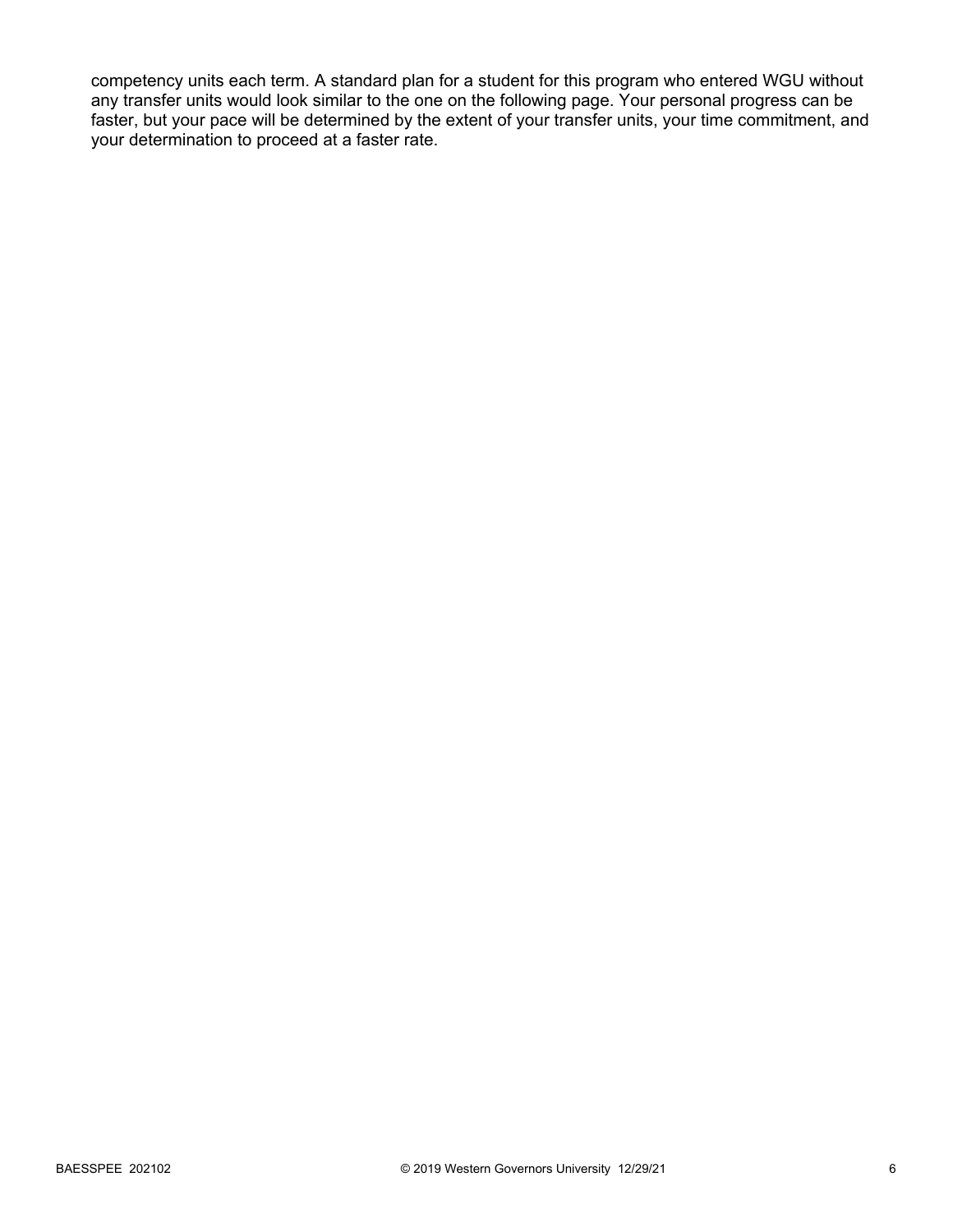## **Standard Path** *for* **Bachelor of Arts, Educational Studies in Special and Elementary Education**

| <b>Course Description</b>                                                              | <b>CU<sub>s</sub></b> | <b>Term</b>    |
|----------------------------------------------------------------------------------------|-----------------------|----------------|
| <b>Educational Foundations</b>                                                         | 2                     | 1              |
| Health, Fitness, and Wellness                                                          | $\overline{4}$        | 1              |
| Introduction to Humanities                                                             | 3                     | 1              |
| <b>English Composition I</b>                                                           | 3                     | 1              |
| Mathematics for Elementary Educators I                                                 | 3                     | $\overline{2}$ |
| Educational Psychology and Development of Children and Adolescents                     | 4                     | $\overline{2}$ |
| <b>English Composition II</b>                                                          | 3                     | $\overline{2}$ |
| Introduction to Communication                                                          | 3                     | 2              |
| <b>Survey of United States History</b>                                                 | 3                     | 3              |
| <b>Mathematics for Elementary Educators II</b>                                         | 3                     | 3              |
| American Politics and the US Constitution                                              | 3                     | 3              |
| The School as a Community of Care                                                      | 3                     | 3              |
| Survey of World History                                                                | 3                     | 4              |
| <b>Fundamentals of Diverse Learners</b>                                                | 4                     | $\overline{4}$ |
| <b>Integrated Physical Sciences</b>                                                    | 3                     | 4              |
| Mathematics for Elementary Educators III                                               | 3                     | 4              |
| Professional, Ethical, and Legal Practices for Special Education                       | 3                     | 5              |
| <b>Natural Science Lab</b>                                                             | 2                     | 5              |
| <b>Managing Engaging Learning Environments</b>                                         | 3                     | 5              |
| Introduction to Biology                                                                | 3                     | 5              |
| Introduction to Curriculum, Instruction, and Assessment                                | 3                     | 5              |
| <b>Elementary Mathematics Methods</b>                                                  | 3                     | 6              |
| Behavioral Support Strategies for K-12 Learners with Mild to Moderate Exceptionalities | 4                     | 6              |
| Assessing Impact on Student Learning                                                   | 3                     | 6              |
| Language Arts Instruction and Intervention                                             | 3                     | 6              |
| <b>Elementary Reading Methods and Interventions</b>                                    | 3                     | $\overline{7}$ |
| <b>Assessment in Special Education</b>                                                 | 3                     | 7              |
| Educational Technology for Teaching and Learning                                       | 3                     | $\overline{7}$ |
| <b>Collaborating with Partners for Student Success</b>                                 | 3                     | $\overline{7}$ |
| <b>Elementary Science Methods</b>                                                      | 3                     | 8              |
| <b>Elementary Social Studies Methods</b>                                               | 3                     | 8              |
| Elementary Physical Education and Health Methods                                       | 3                     | 8              |
| Elementary Visual and Performing Arts Methods                                          | 3                     | 8              |
| <b>Elementary Disciplinary Literacy</b>                                                | 3                     | 9              |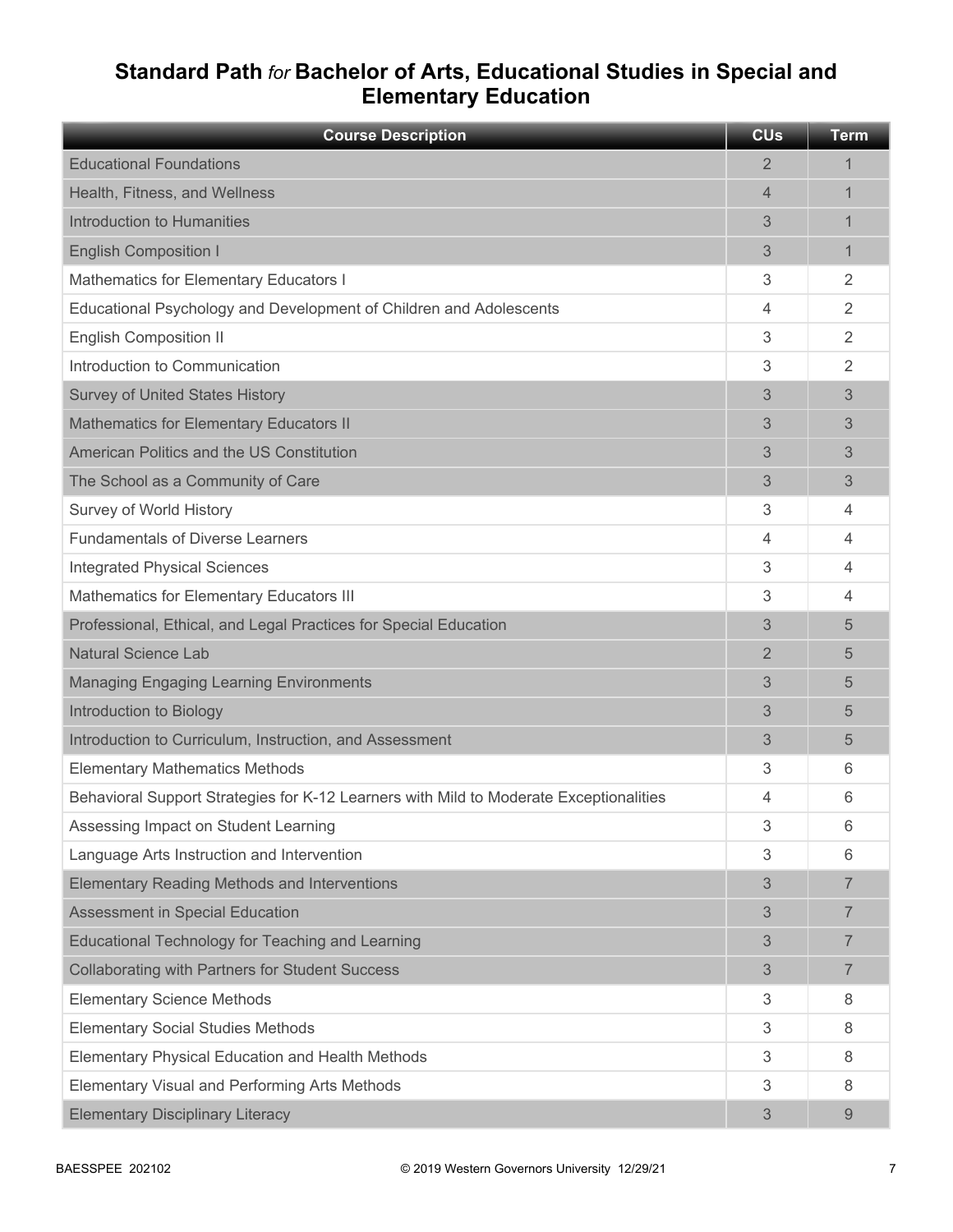| <b>Course Description</b>                                                                               | <b>CU<sub>s</sub></b> | Term |
|---------------------------------------------------------------------------------------------------------|-----------------------|------|
| Children's Literature                                                                                   | 3                     | 9    |
| Considerations for Instructional Planning for Learners with Mild to Moderate Exceptionalities           | 3                     | 9    |
| Instructional Strategies and Technologies for Elementary Learners with Mild to Moderate<br>Exceptionali |                       | 9    |
| Instructional Strategies and Technologies for Secondary Learners with Mild to Moderate<br>Exceptionalit | $\mathcal{D}$         | 9    |

## **Changes to Curriculum**

WGU publishes an Institutional Catalog, which describes the academic requirements of each degree program. Although students are required to complete the program version current at the time of their enrollment, WGU may modify requirements and course offerings within that version of the program to maintain the currency and relevance of WGU's competencies and programs. When program requirements are updated, students readmitting after withdrawal from the university will be expected to re-enter into the most current catalog version of the program.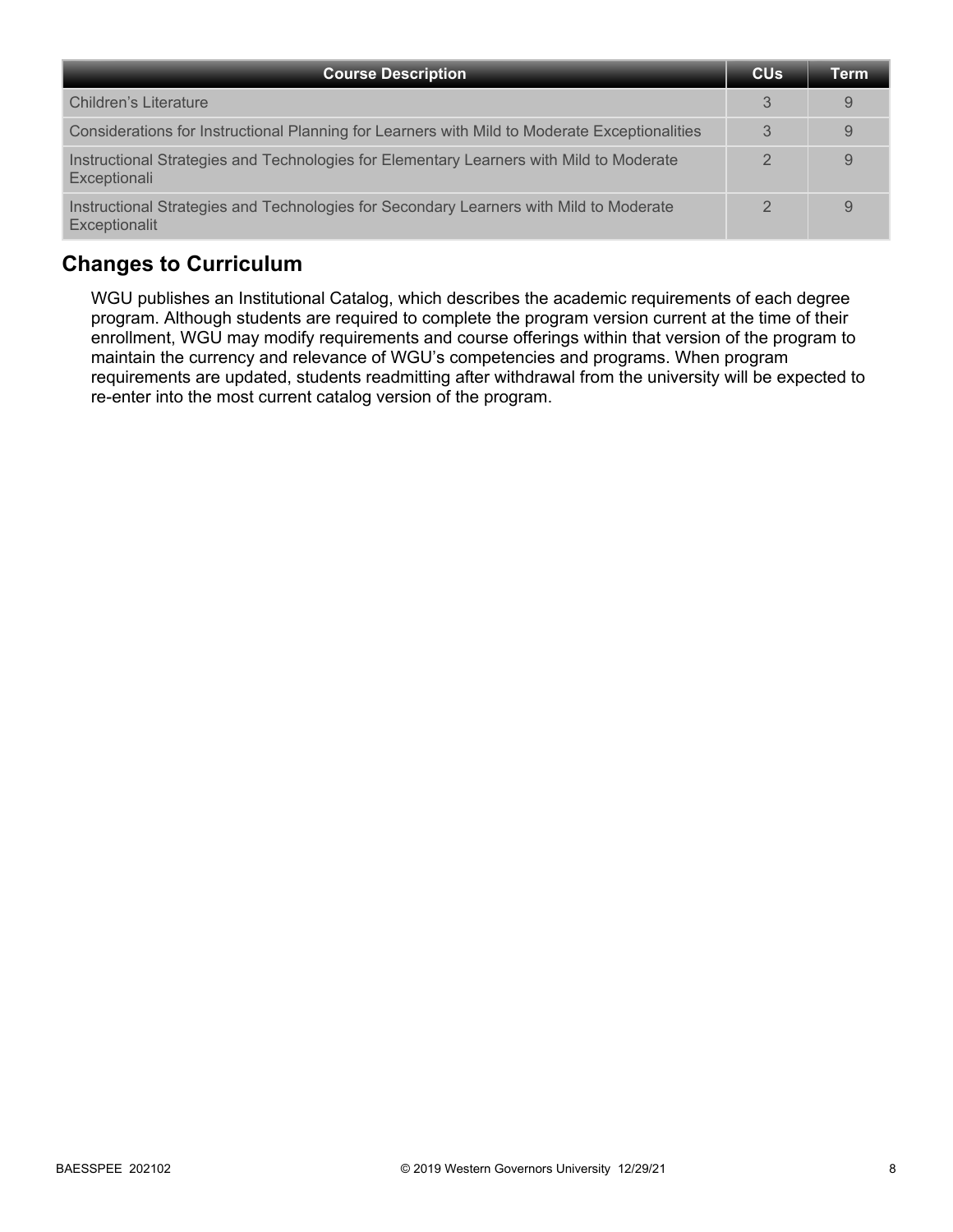## **Areas of Study** for **Bachelor of Arts, Educational Studies in Special and Elementary Education**

The following section includes the areas of study in the program, with their associated courses. Your specific learning resources and level of instructional support will vary based on the individual competencies you bring to the program and your confidence in developing the knowledge, skills, and abilities required in each area of the degree. The Degree Plan and learning resources are dynamic, so you need to review your Degree Plan and seek the advice of your mentor regarding the resources before you purchase them.

## **Professional Core**

### **Educational Foundations**

Educational Foundations is a key component of WGU's Professional Core and is a required course for all initial licensure candidates. The course provides candidates with early classroom experience where they observe multiple school settings at three different levels of schooling and interview an educator to learn how state standards and various legal and ethical issues affect classrooms today. The course also provides candidates with opportunities to gain foundational knowledge about what it means to be a teacher in the current educational context while exploring their future role within the larger landscape of historical and cultural influences. This course ensures candidates have a firm grasp on important issues affecting educators including state standards-based curriculum, legal and ethical requirements affecting educational opportunities, and professionalism, preparing them for subsequent coursework within the Professional Core and their content area major courses. Five preclinical hours are interwoven throughout this course, and cross-cutting themes of technology and diversity are introduced for further development throughout the candidate's programs.

*This course covers the following competencies:*

- *Begin your course by discussing your course planning tool report with your instructor and creating your personalized course plan together.*
- *The graduate analyzes the role of historical and cultural influences, including issues of federal and state governance, in determining standard educational practices and ensuring equal access to educational opportunities.*
- *The graduate examines the impact of standards-based curriculum on students and teachers to determine how it supports a school's goals.*
- *The graduate evaluates the application of educational best practices in diverse learning settings to inform teaching practice.*
- *The graduate explores pathways and opportunities for professional development to grow as an educator.*

#### **Educational Psychology and Development of Children and Adolescents**

Educational Psychology and Development of Children and Adolescents is a key component of WGU's Professional Core and is a required course for all initial licensure candidates. This course prepares candidates to support classroom practices grounded in research-validated principles from the areas of educational psychology and child/adolescent development. Candidates will be introduced to learning theories that equip them with the knowledge and skills necessary to support the diverse populations of students with whom they will interact. This course addresses theories of human development, spanning early childhood through adolescence, and candidates completing this course will be able to explain and analyze the guiding perspectives on linguistic, physical, cognitive, and social development. This course will also cover appropriate instructional and assessment strategies to support student learning and development. Candidates will engage in four hours of virtual classroom observations related to issues in educational psychology and learner development. Cross-cutting themes of technology and diversity are interwoven for further development. This course is designed to be taken after successful completion of the Educational Foundations course.

- *Begin your course by discussing your course planning tool report with your instructor and creating your personalized course plan together.*
- *The graduate describes theories of development across the cognitive, linguistic, social, emotional, and physical areas to understand the needs of students at various developmental levels.*
- *The graduate evaluates the influence of students' developmental characteristics on their learning and evaluates performance to inform instructional decisions.*
- *The graduate recommends instructional strategies that will positively impact learning, based on principles of learning theories.*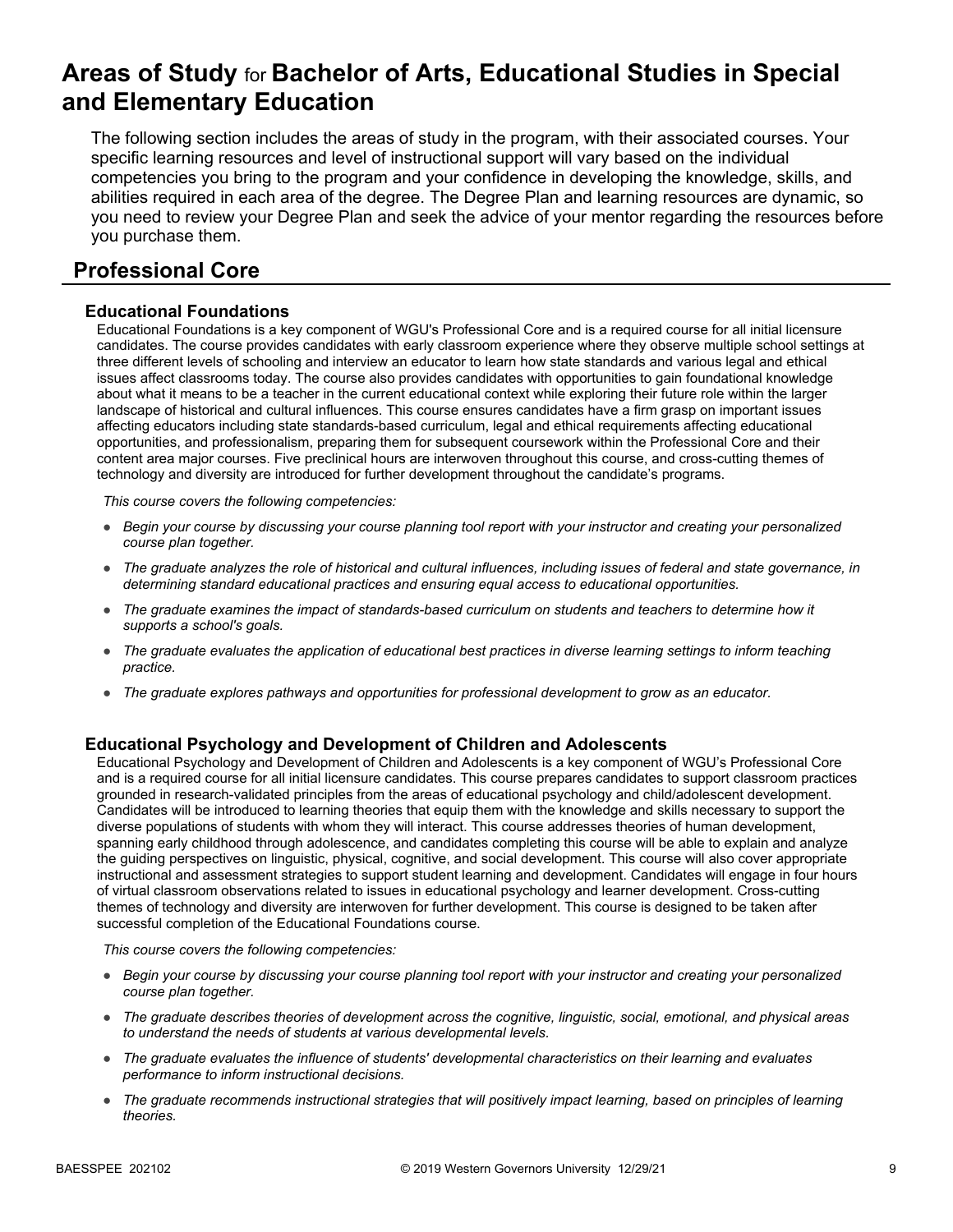● *The graduate evaluates classroom practices to determine how theories of child and adolescent psychology, learning, and development are applied in the classroom environment.*

### **The School as a Community of Care**

The School as a Community of Care is a key component of WGU's Professional Core and is a required course for all initial licensure candidates. This course prepares candidates to meet the social and emotional needs of learners, taking into account theories and philosophical perspectives on child and adolescent development and learning. Candidates learn to effectively collaborate with parents, families, caregivers, and other community stakeholders in each child's education, to build a strong foundation for academic and personal success. Emphasis is placed on family engagement as candidates gain knowledge of individual, cultural, and community assets that can be used to facilitate learner growth and development, as well as understand mental health and emotional differences among learners that may necessitate leveraging additional resources to support students' wellbeing. Issues of youth mental health, substance abuse, suicide awareness and prevention, and abuse within families will be addressed as will the importance of parent involvement. Candidates will engage in seven hours of preclinical experiences, which include visual observations of learning environments that involve parents and families in their children's' education while supporting the social and emotional learning (SEL) needs of learners and an interview with an educational professional to explore topics related to parent involvement, youth mental health issues, and professional responsibilities to ensure student wellbeing. Additionally, crosscutting themes of technology and diversity are interwoven for further development. This course is designed to be taken after successful completion of the Educational Psychology and Development of Children and Adolescents course.

*This course covers the following competencies:*

- *Begin your course by discussing your course planning tool report with your instructor and creating your personalized course plan together.*
- *The graduate plans for learning environments that meet all students' cultural, social, and emotional learning needs by incorporating knowledge of individual learners, diverse cultures, and communities.*
- *The graduate develops strategies to address the social and emotional learning (SEL) needs of students, including the incorporation of trauma-informed or restorative instructional practices.*
- *The graduate identifies appropriate resources and processes to support the mental health and emotional well-being of students.*
- *The graduate collaborates with families, caretakers, and the larger community to identify partnerships that facilitate learner growth.*

#### **Fundamentals of Diverse Learners**

Fundamentals of Diverse Learners is a key component of WGU's Professional Core and is a required course for all initial licensure candidates. This course prepares candidates to consider and address the wide range of learning needs in the classrooms of today. This course teaches candidates to identify and support the needs of diverse populations of learners, including, for example, students with disabilities (INCLUDING DYSLEXIA), English language learners, and gifted and talented students. Practical strategies for differentiating instruction while creating a safe, inclusive, and culturally responsive learning environment are explored. This course helps candidates develop skills for partnering with parents and advocating for all students, particularly those impacted by provisions of IDEA and Section 504 of the Rehabilitation Act. Multitiered systems of supports are addressed to prepare candidates for their future classrooms as they seek to select appropriate instructional practices and interventions to best serve their students. Candidates will engage in four hours of preclinical experiences that includes a simulated teaching experience in which skills learned can be applied. Cross-cutting themes of technology and diversity are interwoven for further development. This course is designed to be taken after successful completion of the School as a Community of Care course.

- *Begin your course by discussing your course planning tool report with your instructor and creating your personalized course plan together.*
- *The graduate analyzes the application of policies, practices, and legal requirements to inform teaching practice.*
- *The graduate creates inclusive learning environments featuring multitiered systems of supports to address the needs of all students, including exceptional learners and English learners.*
- *The graduate creates learning experiences that accommodate the needs of students with exceptionalities, including gifted and talented students, in order to facilitate the success of all learners.*
- *The graduate integrates equity pedagogy to address the needs of multicultural learners.*
- *The graduate plans learning experiences that accommodate linguistic diversity to facilitate the success of all learners.*
- *The graduate recommends strategies to engage with students, families, administrators, and other stakeholders in ways*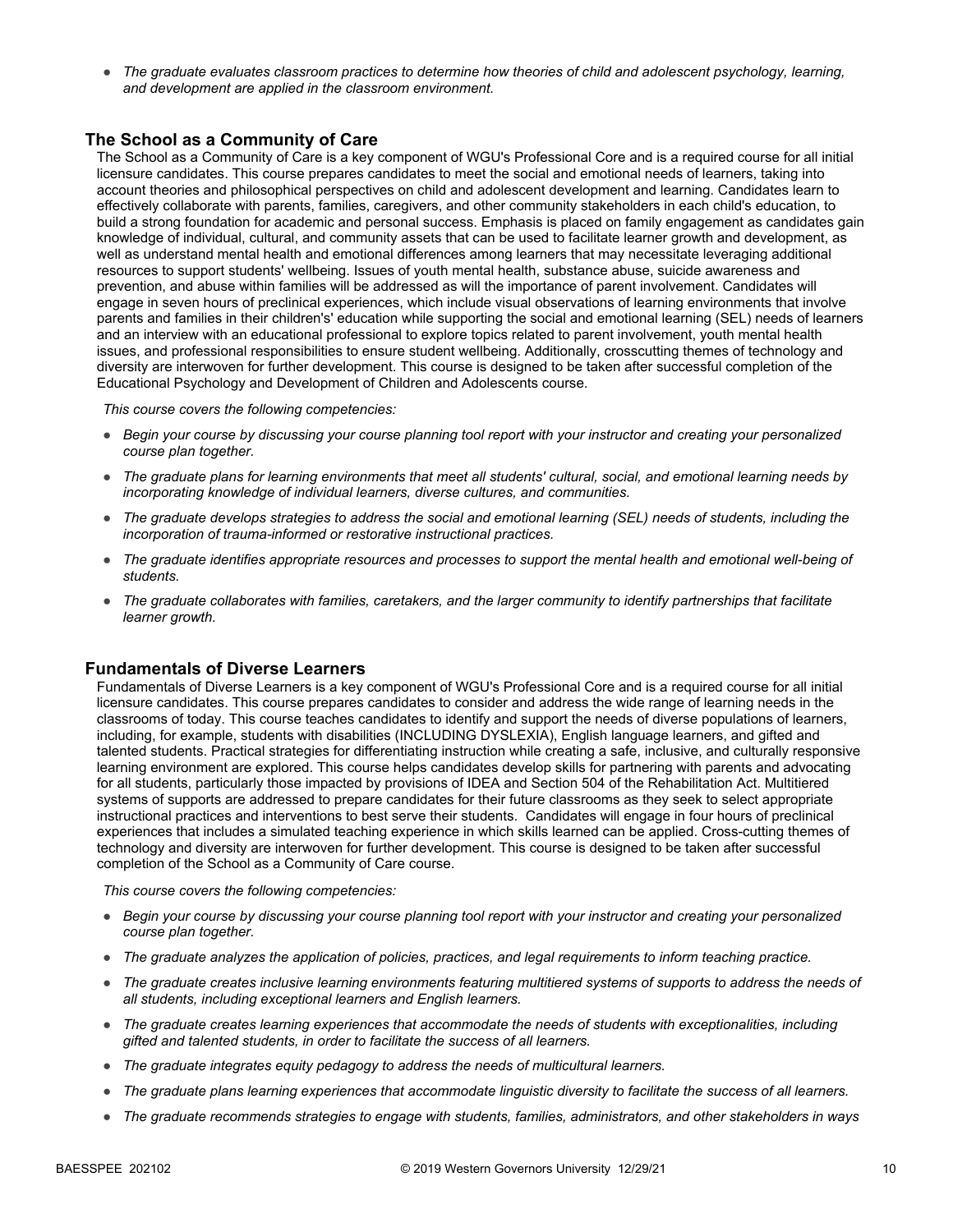#### **Managing Engaging Learning Environments**

Managing Engaging Learning Environments is a key component of WGU's Professional Core and is a required course for all initial licensure candidates. This course prepares candidates to establish and contribute to safe and productive learning environments that support the success of all learners by ensuring student engagement and motivation for learning. Candidates will learn strategies, such as incorporating consistent routines and expectations, to provide positive behavior supports, increase learner motivation, promote active learning and self-direction, and ensure a safe and productive classroom setting that fosters a sense of community through collaborative educational practices. The course will culminate in evidence-based, practical application of current strategies, theories, or philosophical perspectives related to motivating and engaging all students in a learning community. Candidates will engage in seven hours of preclinical experiences that include both virtual observations of classroom settings and time in a simulated classroom environment where theory can be put into practice. Cross-cutting themes of technology and diversity are interwoven for further development. This course is designed to be taken after successful completion of the Fundamentals of Diverse Learners course.

*This course covers the following competencies:*

- *Begin your course by discussing your course planning tool report with your instructor and creating your personalized course plan together.*
- *The graduate establishes norms and routines to create a safe and productive learning environment that encourages positive social interactions, individual and collaborative learning, and appropriate classroom behaviors.*
- *The graduate interacts with each student in a way that builds positive relationships by using knowledge of individual learners, diverse cultures, and communities.*
- *The graduate analyzes the theoretical foundations and application of classroom management strategies, including behavior support and conflict management, to inform teaching practice.*
- *The graduate recommends strategies that are motivating and encourage active engagement from all students.*

#### **Introduction to Curriculum, Instruction, and Assessment**

Introduction to Curriculum, Instruction, and Assessment is a key component of WGU's Professional Core and is a required course for all initial licensure candidates. This course provides candidates with the knowledge and skills necessary to create engaging and standards-aligned lessons that meet the needs of all learners. Candidates will learn to analyze learner needs based on a variety of inputs, including their state P–12 standards, assessment results, and knowledge of learner differences. This course will help candidates design, deliver, and modify instruction in accordance to needs and educational requirements. Candidates will engage in three hours of preclinical experiences that include virtual classroom observations. They also will record a short teaching segment, allowing for authentic teaching experience. Crosscutting themes of technology and diversity are interwoven for continued development. This course is designed to be taken after successful completion of the Managing Engaging Learning Environments course.

*This course covers the following competencies:*

- *Begin your course by discussing your course planning tool report with your instructor and creating your personalized course plan together.*
- *The graduate aligns lessons to learning goals by synthesizing knowledge about students and their assessment data.*
- *The graduate analyzes the role of various assessment types in evaluating student learning and planning future instruction.*
- *The graduate implements evidence-based instructional strategies to increase content area learning.*
- *The graduate differentiates instruction to facilitate mastery for all learners.*
- *The graduate incorporates cross-disciplinary instruction, skills, and content into lessons.*
- *The graduate creates standards-based instructional plans based on their state's P–12 standards that incorporate knowledge of learners' developmental needs, prior learning, and community and cultural context.*

#### **Assessing Impact on Student Learning**

Assessing Impact on Student Learning is a key component of WGU's Professional Core and is a required course for all initial licensure candidates. This course equips candidates to evaluate student learning and their own professional practice, ensuring candidates are prepared to ensure all learners' success. In this course, candidates learn multiple methods of assessment to ensure they are able to implement a balanced approach to assessment while monitoring their students' progress. Assessments types such as formative, summative, standardized, and common assessments are addressed so candidates understand their purposes and can apply them within the context of a lesson to determine impact on learning.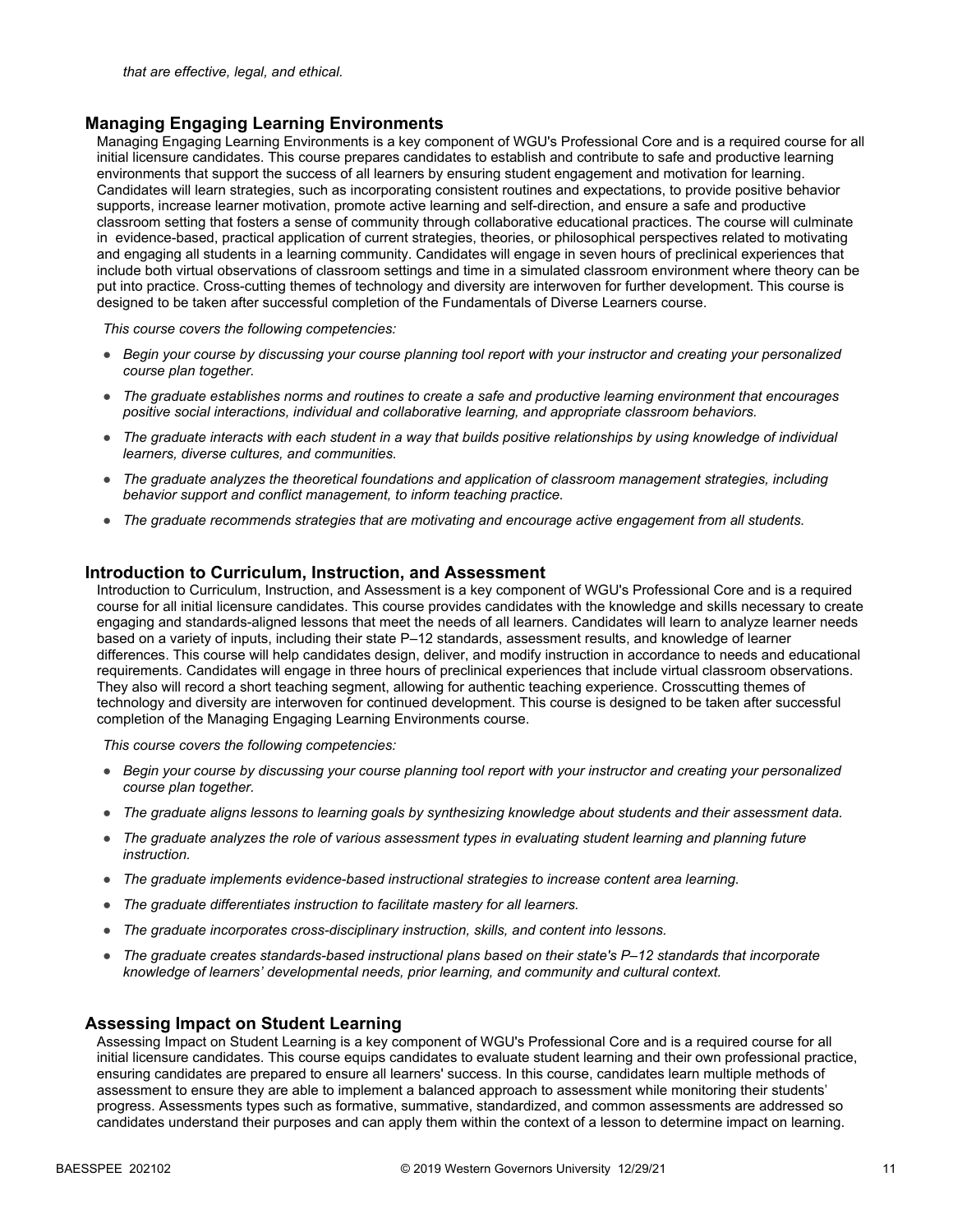Data literacy skills are taught to ensure candidates interpret and analyze individual and classroom data and apply their knowledge in ways that support academic success. Candidates will engage in three hours of preclinical experiences that include virtual classroom observations. Cross-cutting themes of technology and diversity are interwoven for further development. This course is designed to be taken after successful completion of the Introduction to Curriculum, Instruction, and Assessment course.

*This course covers the following competencies:*

- *Begin your course by discussing your course planning tool report with your instructor and creating your personalized course plan together.*
- *The graduate plans a progress-monitoring strategy, including formative, summative, and common assessments, that actively engages students in their own learning.*
- *The graduate analyzes assessment results to evaluate student learning and teacher effectiveness.*
- *The graduate makes evidence-based instructional decisions that are informed by student assessment data.*
- *The graduate determines their impact on learners and the broader school community through evaluation of teaching practice.*

### **Educational Technology for Teaching and Learning**

Educational Technology for Teaching and Learning is a key component of WGU's professional core and is a required course for all initial licensure candidates. This course prepares candidates to incorporate technology into their classroom practices in ways that improve teaching and learning. The ISTE standards will form the basis for their practice. The material will teach candidates to critically evaluate software and hardware options that may positively impact the classroom environment, while also increasing their awareness of ethical usage and considerations related to equity, access to technology, and appropriate use of technology by P–12 students. Assistive technologies to meet the needs of a diverse learner population also will be taught in this course. Candidates will engage in three hours of preclinical experience that include virtual observations of classroom practices incorporating technology to support educational goals. Crosscutting themes of technology and diversity are interwoven for further development. This course is designed to be taken after successful completion of the Assessing Impact on Student Learning course.

*This course covers the following competencies:*

- *Begin your course by discussing your course planning tool report with your instructor and creating your personalized course plan together.*
- *The graduate analyzes how research-based applications of technology facilitate student learning.*
- *The graduate evaluates the application of technology in the classroom, including its impact on learning for all students and potential equity or access issues.*
- *The graduate promotes a technology-enabled classroom culture that is equitable, ethical, and socially responsible.*
- *The graduate applies curricular and instructional design principles to create effective digital learning environments.*
- *The graduate recommends technology as an assessment tool to encompass multiple learner needs, provide in the moment feedback, and inform instruction.*
- *The graduate fosters student self-directedness and independent learning through the use of technology.*

### **General Education**

#### **Health, Fitness, and Wellness**

Health, Fitness, and Wellness focuses on the importance and foundations of good health and physical fitness—particularly for children and adolescents—addressing health, nutrition, fitness, and substance use and abuse.

- *Begin your course by discussing your course planning tool report with your instructor and creating your personalized course plan together.*
- *The graduate identifies the influence of disease, fitness, and lifestyle on the body.*
- *The graduate identifies the principles of nutrition and the components of a healthy diet.*
- *The graduate identifies factors that influence mental, emotional, and social wellness.*
- *The graduate identifies the application of the core competencies of social and emotional learning.*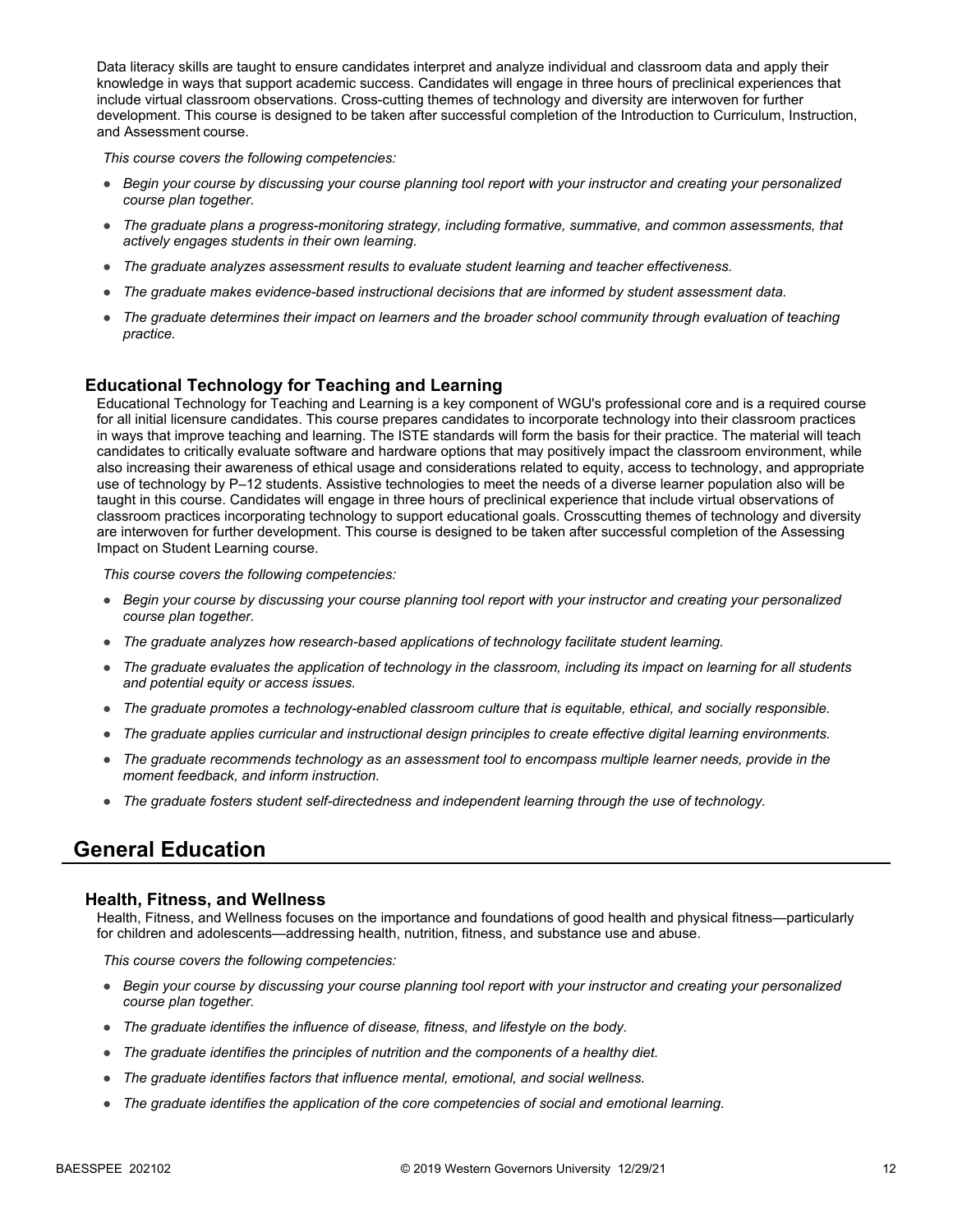#### **Introduction to Humanities**

This introductory humanities course allows candidates to practice essential writing, communication, and critical thinking skills necessary to engage in civic and professional interactions as mature, informed adults. Whether through studying literature, visual and performing arts, or philosophy, all humanities courses stress the need to form reasoned, analytical, and articulate responses to cultural and creative works. Studying a wide variety of creative works allows candidates to more effectively enter the global community with a broad and enlightened perspective.

*This course covers the following competencies:*

- *Begin your course by discussing your course planning tool report with your instructor and creating your personalized course plan together.*
- *The graduate assesses the development of humans through the study of key concepts, disciplines, and primary influences of the humanities.*
- *The graduate analyzes the primary contributions and characteristics of humanities during the Classical period.*
- *The graduate analyzes the primary contributions and characteristics of humanities during the Renaissance.*
- *The graduate analyzes the primary contributions and characteristics of humanities during the Neoclassical and Enlightenment period.*
- *The graduate analyzes the primary contributions and characteristics of humanities during the Romantic period.*
- *The graduate analyzes the primary contributions and characteristics of humanities during the Realism movement.*

#### **English Composition I**

English Composition I introduces candidates to the types of writing and thinking that are valued in college and beyond. Candidates will practice writing in several genres with emphasis placed on writing and revising academic arguments. Instruction and exercises in grammar, mechanics, research documentation, and style are paired with each module so that writers can practice these skills as necessary. Composition I is a foundational course designed to help candidates prepare for success at the college level. There are no prerequisites for English Composition I.

*This course covers the following competencies:*

- *Begin your course by discussing your course planning tool report with your instructor and creating your personalized course plan together.*
- *The graduate applies appropriate grammatical rules, sentence structure, and writing conventions.*
- *The graduate selects appropriate rhetorical strategies that improve writing and argumentation.*
- *The graduate appropriately uses a given writing style.*
- *The graduate uses appropriate writing and revision strategies.*
- *The graduate integrates credible and relevant sources into written arguments.*
- *The graduate composes an appropriate narrative for a given context.*
- *The graduate composes an appropriate argumentative essay for a given context.*

#### **Mathematics for Elementary Educators I**

Mathematics for Elementary Educators I guides preservice elementary teachers in an investigation of number systems, place value, number theory, and ratio and proportion. This is the first course in a three-course sequence. There are no prerequisites for this course.

- *Begin your course by discussing your course planning tool report with your instructor and creating your personalized course plan together.*
- *The graduate applies concepts related to number theory to solve problems involving prime and composite numbers, factors, and multiples of numbers.*
- *The graduate applies understanding of place value to solve problems that involve exponents, rounding numbers, and composing or decomposing numbers.*
- *The graduate uses standard algorithms, properties of numbers, mathematical models, and order of operations in whole number and integer arithmetic.*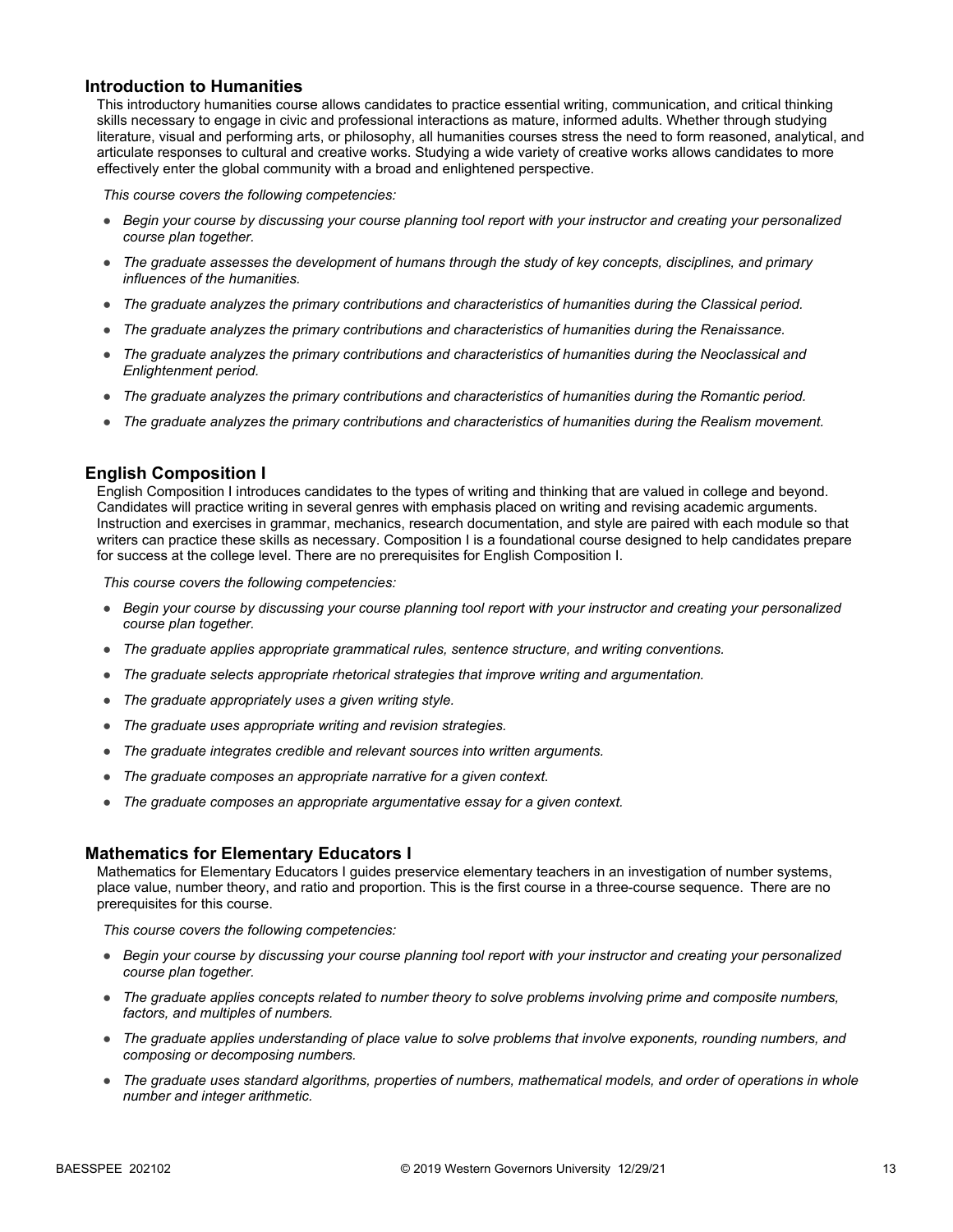- *The graduate applies the properties of rational numbers to solve problems.*
- *The graduate solves problems involving percentage, ratio, rate, and proportion.*

#### **English Composition II**

English Composition II introduces candidates to the types of research and writing that are valued in college and beyond. Candidates will practice writing, with emphasis placed on research, writing, and revising an academic argument. Instruction and exercises in grammar, mechanics, research documentation, and style are paired with each module so that writers can practice these skills as necessary. Composition II is a foundational course designed to help candidates prepare for success at the college level. Composition I is the prerequisite for Composition II.

*This course covers the following competencies:*

- *Begin your course by discussing your course planning tool report with your instructor and creating your personalized course plan together.*
- *The graduate evaluates the quality, credibility, and relevance of evidence in order to integrate evidence into a final research paper.*
- *The graduate applies steps of the writing process appropriately to improve quality of writing.*
- *The graduate composes an argumentative research paper.*

#### **Introduction to Communication**

This introductory communication course allows candidates to become familiar with the fundamental communication theories and practices necessary to engage in healthy professional and personal relationships. Candidates will survey human communication on multiple levels and critically apply the theoretical grounding of the course to interpersonal, intercultural, small group, and public presentational contexts. The course also encourages candidates to consider the influence of language, perception, culture, and media on their daily communicative interactions. In addition to theory, candidates will engage in the application of effective communication skills through systematically preparing and delivering an oral presentation. By practicing these fundamental skills in human communication, candidates become more competent communicators as they develop more flexible, useful, and discriminatory communicative practices in a variety of contexts. Note: There are references within this video to Taskstream. If Taskstream is not part of your student experience, please disregard, and locate your task(s) within your course.

*This course covers the following competencies:*

- *Begin your course by discussing your course planning tool report with your instructor and creating your personalized course plan together.*
- *The graduate applies foundational elements of effective communication.*
- *The graduate applies appropriate communication strategies in interpersonal and group contexts.*
- *The graduate utilizes appropriate presentational communication strategies in personal and professional settings.*

#### **Survey of United States History**

This course presents a broad and thematic survey of U.S. history from European colonization to the mid-twentieth century. Students will explore how historical events and major themes in American history have affected a diverse population.

*This course covers the following competencies:*

- *Begin your course by discussing your course planning tool report with your instructor and creating your personalized course plan together.*
- *The graduate analyzes the colonial experience and the foundations of the American Revolution.*
- *The graduate analyzes the challenges of partisan politics and sectionalism in the Early Republic and Civil War eras.*
- *The graduate examines the major changes that defined the United States in the late-nineteenth and early-twentieth centuries.*
- *The graduate explains significant international and domestic challenges that the United States confronted since World War I.*

#### **Mathematics for Elementary Educators II**

Mathematics for Elementary Educators II engages preservice elementary school teachers in mathematical practices of algebraic reasoning. This course explores important algebraic topics such as patterns, expressions and equations, linear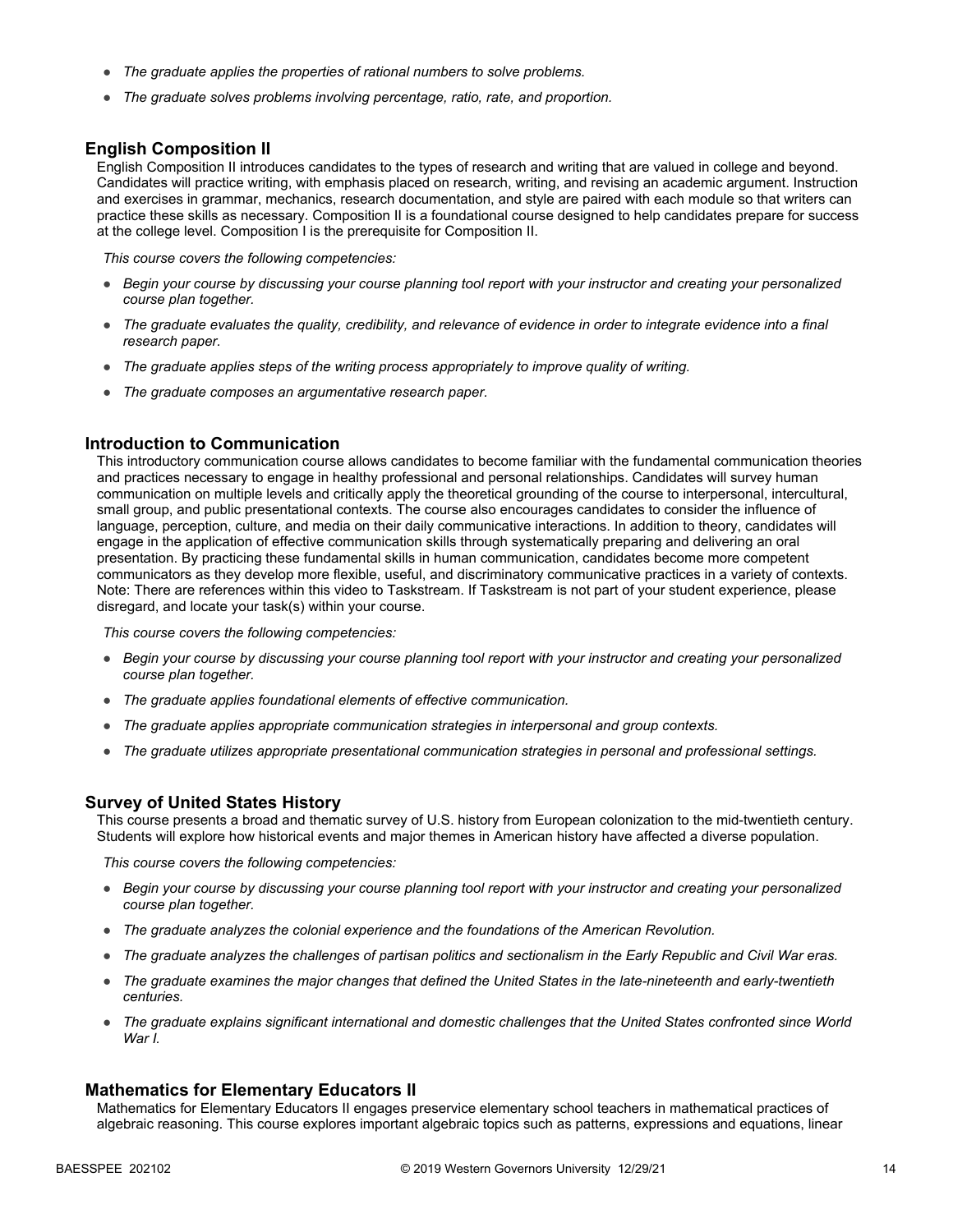equations, inequalities, and functions. This is the second course in a three-course sequence.

*This course covers the following competencies:*

- *Begin your course by discussing your course planning tool report with your instructor and creating your personalized course plan together.*
- *The graduate uses patterns to make predictions and solve problems.*
- *The graduate identifies and evaluates expressions, equations, and formulas.*
- *The graduate solves linear equations and inequalities represented by equations, inequalities, number lines, graphs, and tables.*
- *The graduate interprets relations and functions.*

#### **American Politics and the US Constitution**

American Politics and the U.S. Constitution examines the evolution of representative government in the United States and the changing interpretations of the civil rights and civil liberties protected by the Constitution. This course will give candidates an understanding of the powers of the branches of the federal government, the continual tensions inherent in a federal system, the shifting relationship between state and federal governments, and the interactions between elected officials and the ever-changing electorate. This course will focus on such topics as the role of a free press in a democracy, the impact of changing demographics on American politics, and the debates over and expansion of civil rights. Upon completion of the course, candidates should be able to explain the basic functions of the federal government, describe the forces that shape American policy and politics, and be better prepared to participate in America's civic institutions. This course has no prerequisite.

*This course covers the following competencies:*

- *Begin your course by discussing your course planning tool report with your instructor and creating your personalized course plan together.*
- *The graduate describes the influence of competing political ideologies on the development of the United States government.*
- *The graduate explains how the structure and powers of the United States government interact to form public policy.*
- *The graduate examines the influence of political parties, citizens, and non-governmental organizations on elections and other political processes inside a participatory democracy.*
- *The graduate examines the struggle to balance individual liberty, public order, and state's rights.*
- *The graduate examines the influence of the media, public opinion, and political discourse on American democracy.*

#### **Survey of World History**

Through a thematic approach, this course explores the history of human societies over 5,000 years. Candidates examine political and social structures, religious beliefs, economic systems, and patterns in trade, as well as many cultural attributes that came to distinguish different societies around the globe over time. Special attention is given to relationships between these societies and the way geographic and environmental factors influence human development.

*This course covers the following competencies:*

- *Begin your course by discussing your course planning tool report with your instructor and creating your personalized course plan together.*
- *The graduate examines how primary characteristics (political, religious, and geographical features) of the first civilizations (Mesopotamia, Egypt, India, and China) contributed to the development of these societies.*
- *The graduate examines how primary characteristics (political, cultural, and geographical features) of the first empires (Greece, Rome, Persia, and China) contributed to the establishment and rise of these societies.*
- *The graduate analyzes the spread of peoples, ideas, and technologies into new territories as civilizations advanced beyond their borders of origin.*
- *The graduate analyzes major cultural, political, and economic shifts that led to revolution, industrialization, and ideological change in the modern period.*

#### **Integrated Physical Sciences**

This course provides students with an overview of the basic principles and unifying ideas of the physical sciences: physics, chemistry, and earth sciences. Course materials focus on scientific reasoning and practical, everyday applications of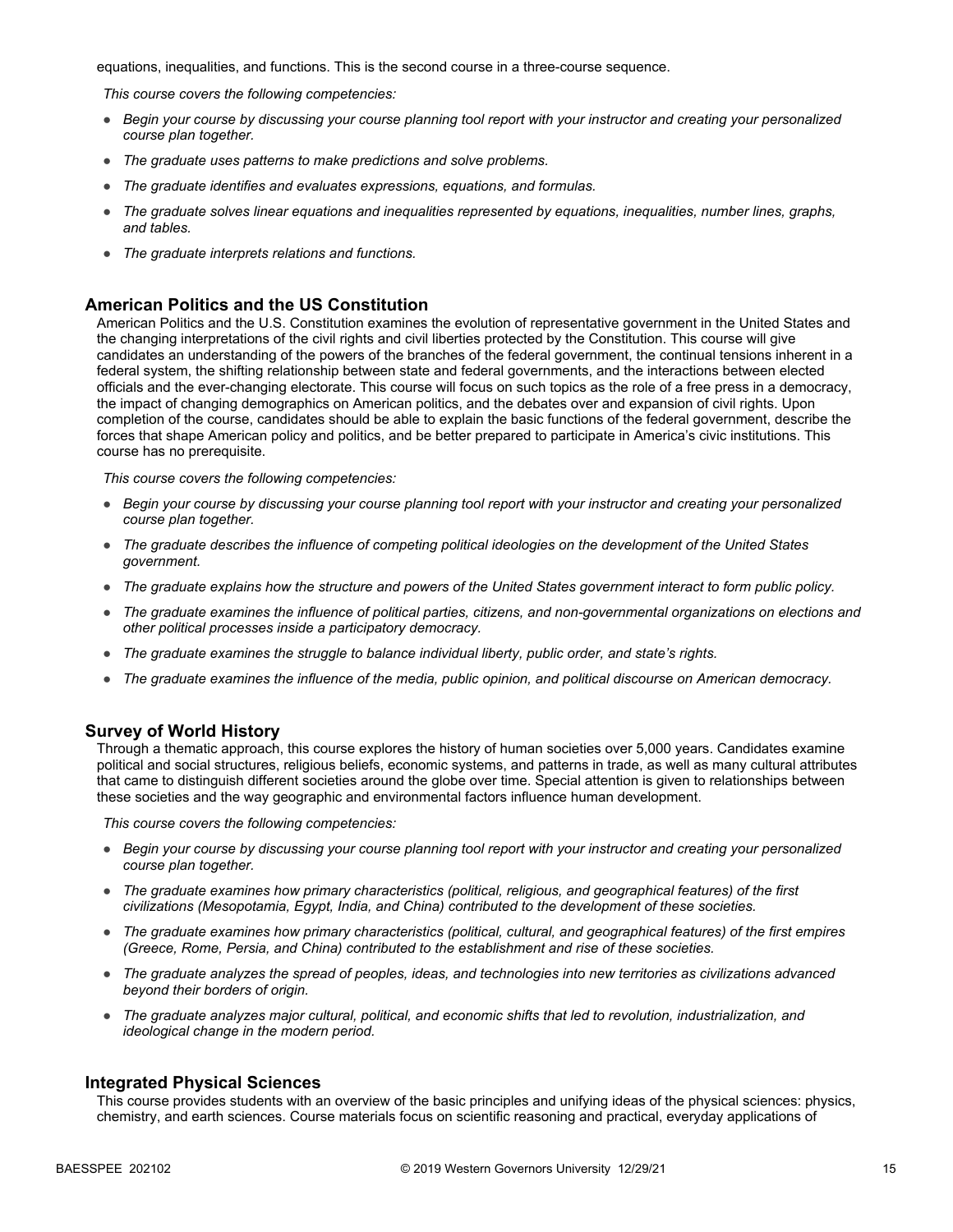physical science concepts to help students integrate conceptual knowledge with practical skills.

*This course covers the following competencies:*

- *Begin your course by discussing your course planning tool report with your instructor and creating your personalized course plan together.*
- *The graduate describes the nature and process of science.*
- *The graduate examines applications of physics including fundamental concepts such as forces, motion, energy, and waves.*
- *The graduate examines applications of key chemistry concepts including the structure of matter and the behavior and conservation of matter in chemical reactions.*
- *The graduate describes the underlying organization, interactions, and processes within the Earth system including the Earth's structure and atmosphere, and Earth's interactions within the solar system.*

### **Mathematics for Elementary Educators III**

Mathematics for Elementary Educators III engages preservice elementary teachers in important concepts in geometry, measurement, data analysis and statistics, and probability. This is the third course in a three-course sequence.

*This course covers the following competencies:*

- *Begin your course by discussing your course planning tool report with your instructor and creating your personalized course plan together.*
- *The graduate analyzes statistical data using numerical measures and graphical displays.*
- *The graduate applies principles of probability.*
- *The graduate applies geometric properties of lines, angles, polygons, and circles to classify shapes and solve problems.*
- *The graduate applies transformations, principles of congruence and similarity, and knowledge of the coordinate plane to solve problems.*
- *The graduate applies formulas to solve problems involving perimeter, area, surface area, and volume.*
- *The graduate calculates solutions to problems that involve measurement, including elapsed time, temperature, money, length, and weight, using the appropriate units.*

### **Special Education**

#### **Professional, Ethical, and Legal Practices for Special Education**

Professional, Ethical, and Legal Practices for Special Education prepares candidates to practice within ethical and legal guidelines in day-to-day teaching, stakeholder interactions, and other complex situations. This course provides an overview of the professional ethics and standards from the Council for Exceptional Children (CEC), which guide candidates to act in a professionally conscientious manner. Candidates will explore the legal foundations and case laws related to special education to gain understanding of how legislation influences teaching and learning. This course is designed to be taken after successful completion of Fundamentals of Diverse Learners OR Fundamentals of Diversity, Inclusion, and Exceptional Learners.

- *Begin your course by discussing your course planning tool report with your instructor and creating your personalized course plan together.*
- *The graduate analyzes federal cases, laws, and policies that ensure students with disabilities have the right to a free*  and appropriate public education to determine how the legislation impacts teaching and learning in the classroom and *in other educational settings.*
- *The graduate applies ethical principles and professional practice standards to guide practice when working with individuals with disabilities.*
- *The graduate collaborates with families, colleagues, and other stakeholders to ensure that students with disabilities receive access to all the services and interventions entitled to them under federal laws and policies.*
- *The graduate applies the law to analyze special education processes including referrals, evaluations, and individualized education programs.*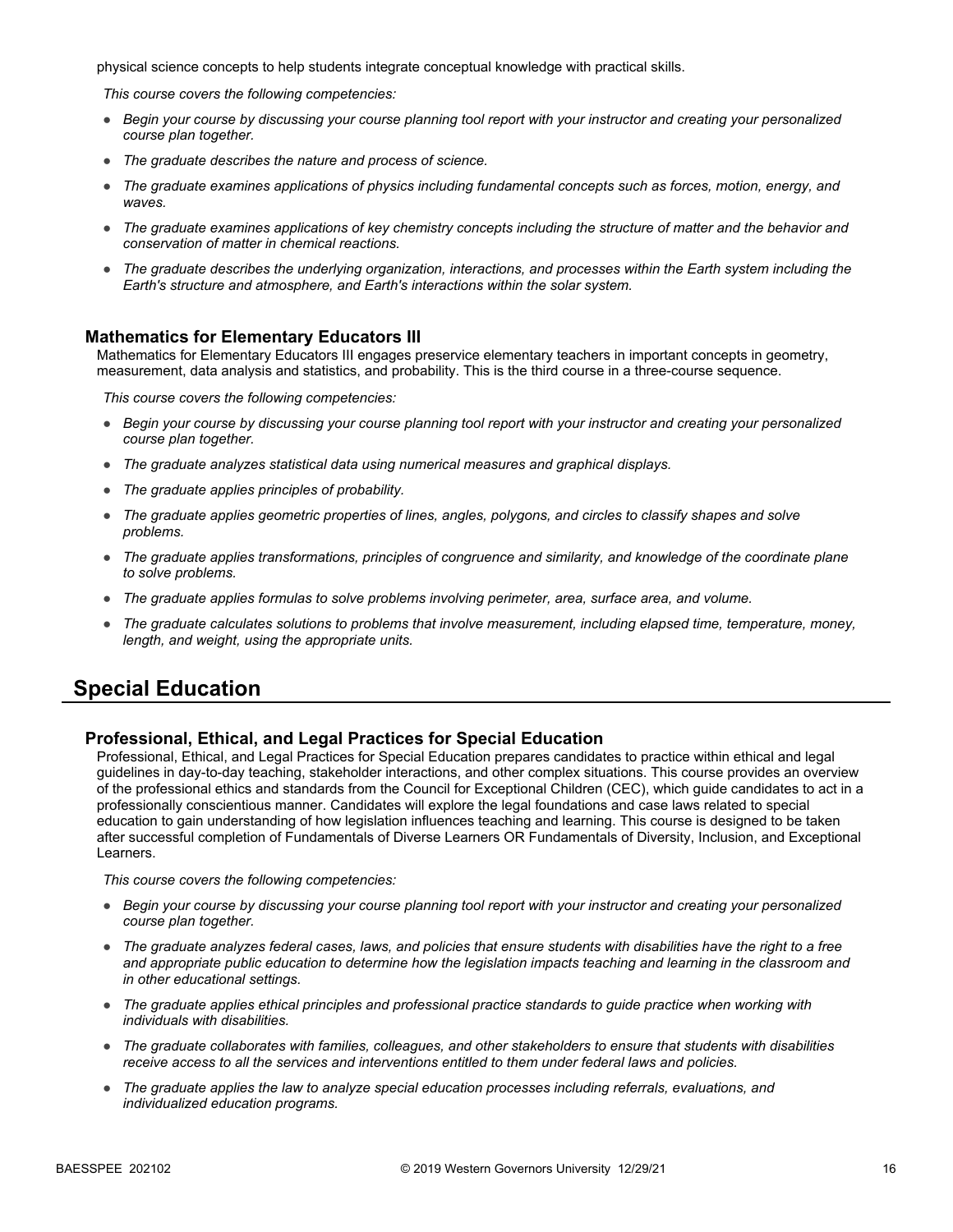### **Behavioral Support Strategies for K-12 Learners with Mild to Moderate Exceptionalities**

Behavioral Support Strategies for K–12 Learners with Mild to Moderate Exceptionalities prepares candidates to work effectively with students exhibiting behavior in the classroom that is below age and cultural norms. This course provides an overview of behavior disorders and their causes, as well as appropriate research-based intervention strategies, including positive behavior intervention and supports, multi-tiered systems of support (MTSS), applied behavior analysis, replacement behavior and reward strategies, culturally responsive practices, and data collection and assessment methods. After completing this course candidates emerge prepared to strategize and recommend adjustments to the learning environment that support positive behavior and student success in the classroom and beyond. This course also examines behavioral assessment and analysis, including the creation of functional behavior assessment (FBA) and the creation and monitoring of behavioral improvement plans (BIP) in an authentic learning environment. This course is designed to be taken after successful completion of Fundamentals of Diverse Learners or Fundamentals of Diversity Inclusion, and Exceptional Learners, Professional, Ethical, and Legal Practices for Special Education, and Managing Engaging Learning Environments or Classroom Management, Engagement, and Motivation.

*This course covers the following competencies:*

- *Begin your course by discussing your course planning tool report with your instructor and creating your personalized course plan together.*
- *The graduate applies knowledge of behaviors falling significantly below cultural and age norms to understand and respond appropriately to students with exceptionalities.*
- *The graduate identifies appropriate research-based intervention strategies and provides positive behavior support for students exhibiting behavior significantly below the cultural and age norms.*
- *The graduate employs methods of collecting and analyzing data to assist the Individualized Education Program (IEP) team in development of a Behavior Improvement Plan (BIP) for a student with behavior significantly below the cultural and age norms.*
- *The graduate recommends adjustments to a Behavior Improvement Plan (BIP) based on student data collected through collaborative evaluation of an existing BIP's implementation.*

### **Assessment in Special Education**

Assessment in Special Education prepares candidates to use multiple methods of assessment and data sources in making educational decisions about the student and the learning environment. This course is designed to help provide an understanding of how assessment data is used during screening in multitiered systems of support (MTSS), the eligibility process, the evaluation process, progress monitoring, and data-based instructional decision making. This course is designed to be taken after successful completion of Professional, Ethical, and Legal Practices for Special Education and Assessing Impact on Student Learning OR Educational Assessment.

*This course covers the following competencies:*

- *Begin your course by discussing your course planning tool report with your instructor and creating your personalized course plan together.*
- *The graduate identifies screening, pre-referral, and classification procedures in compliance with legal and ethical principles regarding the assessment of individuals with possible exceptionalities.*
- *The graduate selects technically sound formal and informal assessments based on a variety of data sources to assess and monitor individuals with possible exceptionalities.*
- *The graduate uses knowledge of measurement principles and practices to interpret assessment results and guide educational decisions for individuals with exceptionalities.*
- *The graduate will use multiple assessment data sources in making educational decisions when writing student goals and present level of performance.*

#### **Collaborating with Partners for Student Success**

Collaborating with Partners for Student Success prepares candidates to apply team processes and communication strategies to collaborate in a culturally responsive manner with families, paraeducators, and other professionals (within the school, other educational settings, and the community) to plan programs and access services for students with exceptionalities and their families. The course introduces ways to enhance parental involvement and family engagement while teaching families and students advocacy throughout the Individualized Education Program (IEP) and transition planning processes. This course also focuses on the components of the IEP and how the practice of effective communication and collaboration skills is key to the program's development and implementation. Candidates will engage in three hours of preclinical experiences that includes a simulated collaborative experience in which skills learned can be applied. This course is designed to be taken after successful completion of Professional, Ethical, and Legal Practices for Special Education OR Fundamentals of Diversity, Inclusion, and Exceptional Learners, and Assessment in Special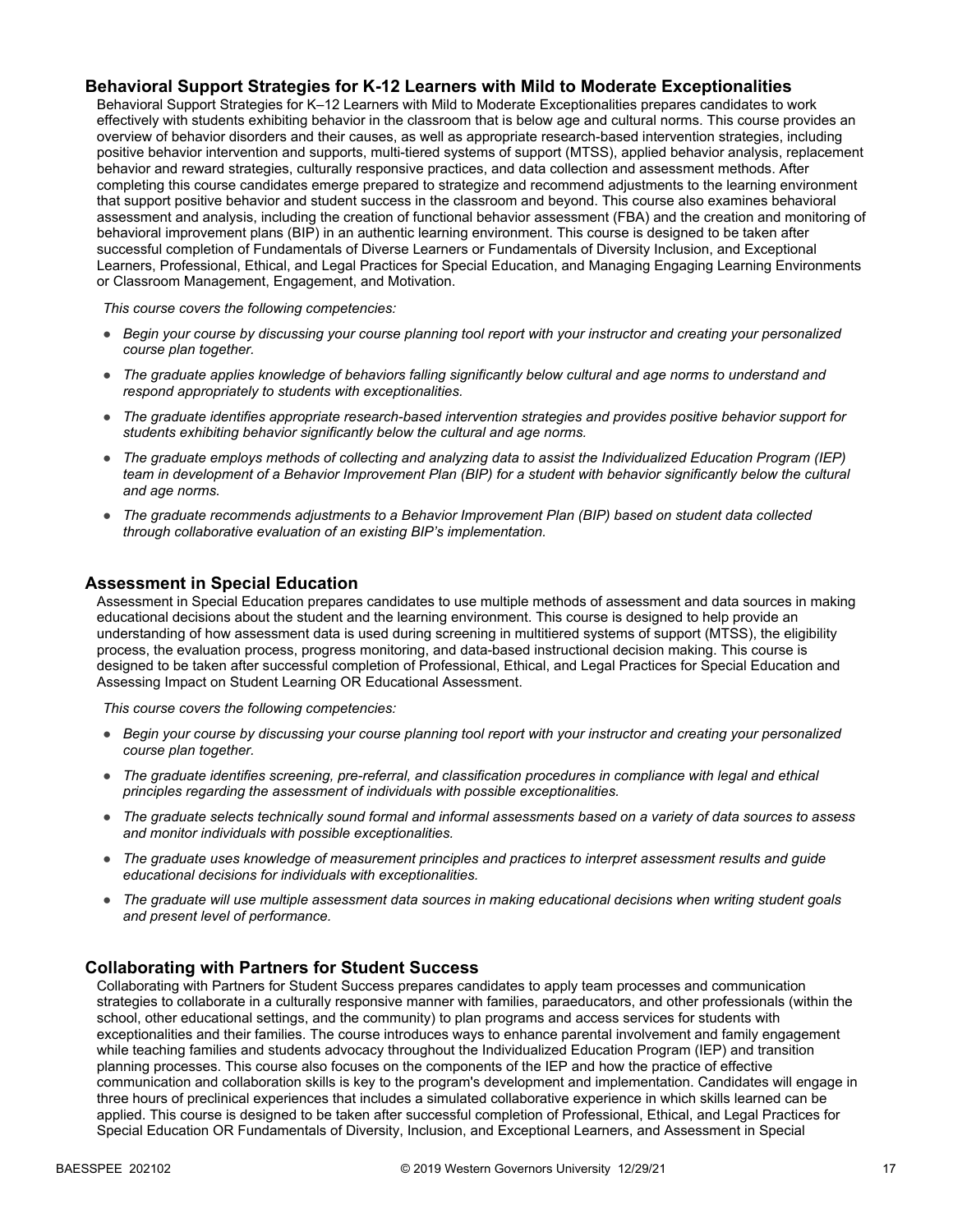Education.

*This course covers the following competencies:*

- *Begin your course by discussing your course planning tool report with your instructor and creating your personalized course plan together.*
- *The graduate collaborates with stakeholders in a school setting to build consensus, meet goals, and promote culturally responsive communication.*
- *The graduate collaborates with diverse families of students with exceptionalities to foster advocacy, facilitate connection with available resources, and promote culturally responsive communication.*
- *The graduate collaborates with team members to create mutually agreed upon individualized education program (IEPs) for students with exceptionalities.*

### **Considerations for Instructional Planning for Learners with Mild to Moderate Exceptionalities**

Considerations for Instructional Planning for Learners with Mild to Moderate Exceptionalities introduces candidates to a repertoire of evidence-based instructional strategies to advance the learning of students with exceptionalities. The course focuses specifically on strategies for intensifying and individualizing instructional interventions; making instructional decisions based on progress-monitoring data; collaborating with general education teachers and paraeducators; teaching to mastery; promoting generalization of learning; and teaching students with exceptionalities how to use self-assessment, problem solving, and other cognitive strategies to organize critical content and meet their needs. This course is designed to be taken after successful completion of the Introduction to Curriculum, Instruction, and Assessment course OR Introduction to Instructional Planning and Presentation AND Instructional Planning and Presentation in Special Education.

*This course covers the following competencies:*

- *Begin your course by discussing your course planning tool report with your instructor and creating your personalized course plan together.*
- *The graduate explains how special education teachers use data to intensify instructional interventions for students with mild to moderate exceptionalities.*
- *The graduate applies research-supported instructional strategies that result in students with mild to moderate exceptionalities making the maximum possible academic gains.*
- *The graduate applies cognitive and metacognitive processing strategies that support memory, attention, self-regulation, self-determination, and independence.*
- *The graduate knows and understands how learning occurs, how students construct knowledge, acquire skills, and develop disciplined thinking processes.*

### **Instructional Strategies and Technologies for Elementary Learners with Mild to Moderate Exceptionali**

Instructional Strategies and Technologies for Elementary Learners with Mild to Moderate Exceptionalities prepares candidates to use evidence-based instructional practices appropriate for elementary students receiving special education services. The course includes cognitive and metacognitive strategies that elementary students can use to acquire new content knowledge and generalize skills across learning environments. It also provides opportunities for candidates to incorporate intensive instructional strategies and practice making accommodations to elementary math and English language arts lesson plans based on learner characteristics, performance data, and individualized education program (IEP) goals. In addition to discussing how to make appropriate accommodations, the course teaches candidates how to assess student learning through progress monitoring and apply intensive interventions when warranted. This course is designed to be taken after successful completion of Considerations for Instructional Planning for Learners with Mild to Moderate Exceptionalities.

*This course covers the following competencies:*

- *Begin your course by discussing your course planning tool report with your instructor and creating your personalized course plan together.*
- *The graduate implements reading, writing, and math strategies and interventions for elementary students with mild to moderate exceptionalities to address targeted reading deficits and regularly assesses those learned skills to measure progress toward individualized education plan (IEP) goals and adjust instruction as needed.*
- *The graduate plans learning experiences which align to content standards and are appropriate to meet the needs of individual learners.*

### **Instructional Strategies and Technologies for Secondary Learners with Mild to Moderate**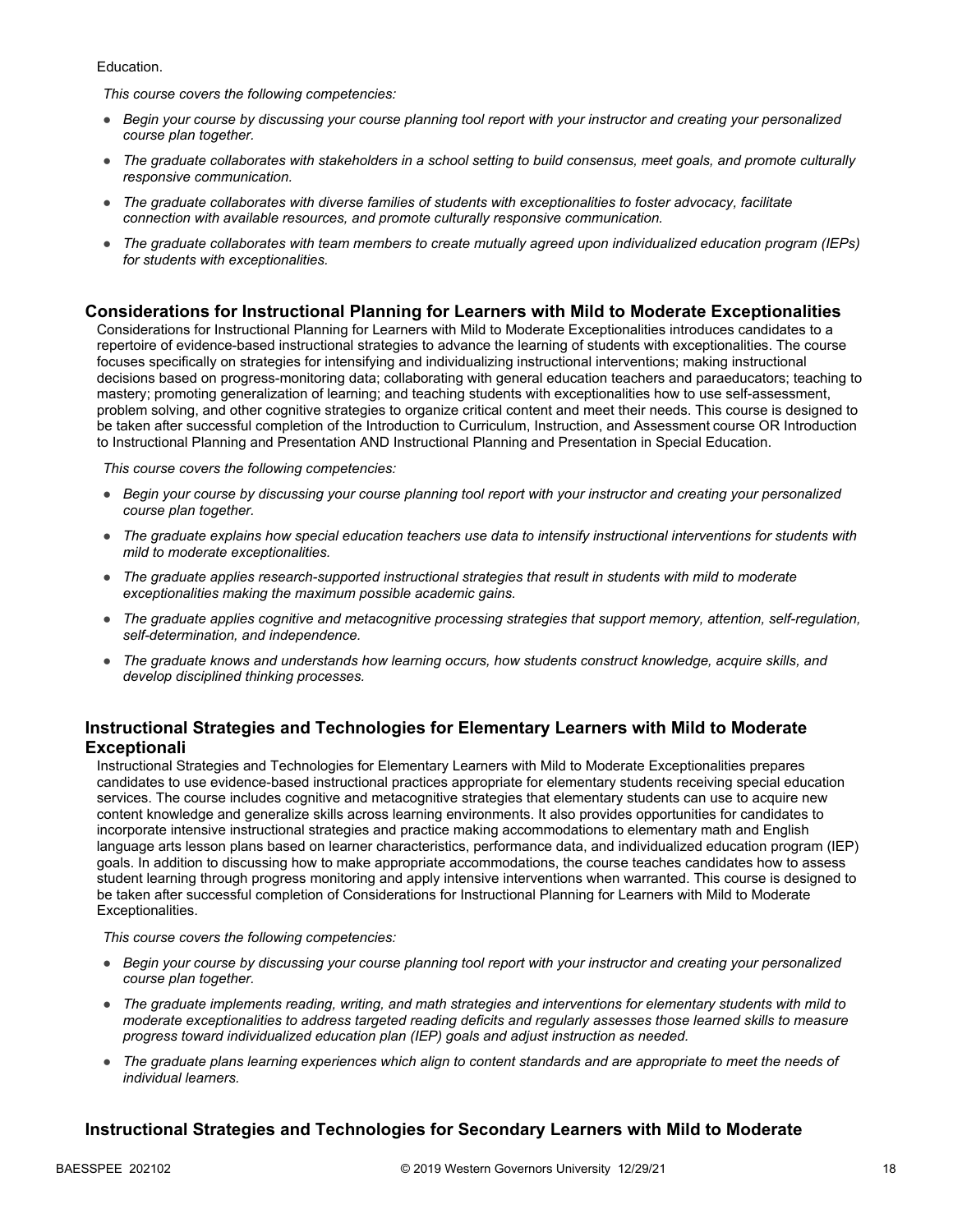### **Exceptionalit**

Instructional Strategies and Technologies for Secondary Learners with Mild to Moderate Exceptionalities prepares candidates to use evidence-based instructional practices appropriate for use with secondary students receiving special education services. Strategies taught in this course focus on intensive instruction and making accommodations to secondary lesson plans in order to develop critical thinking and problem-solving skills to enhance acquisition of age-appropriate secondary content across academic disciplines. This course also promotes the achievement of Individualized Education Program (IEP) and transition goals for independent living and career preparation through demonstration of strategies that increase students' self-awareness, self-regulation, self-management, self-control, and self-esteem. This course is designed to be taken after successful completion of Considerations for Instructional Planning for Learners with Mild to Moderate Exceptionalities.

*This course covers the following competencies:*

- *Begin your course by discussing your course planning tool report with your instructor and creating your personalized course plan together.*
- *The graduate implements reading strategies and interventions for secondary students with mild to moderate exceptionalities to develop critical thinking and problem-solving skills that increase learner independence, and regularly assesses those learned skills to measure progress toward IEP and transition goals and adjust instruction as needed.*
- *The graduate implements writing strategies and interventions for secondary students with mild to moderate exceptionalities to develop critical thinking and problem-solving skills that increase learner independence, and regularly assesses those learned skills to measure progress toward IEP and transition goals and adjust instruction as needed.*
- *The graduate implements mathematical strategies and interventions for secondary students with mild to moderate exceptionalities to develop critical thinking and problem-solving skills that increase learner independence, and regularly assesses those learned skills to measure progress toward IEP and transition goals and adjust instruction as needed.*

## **General Science Content**

#### **Natural Science Lab**

This course gives you an introduction to using the scientific method and engaging in scientific research to reach conclusions about the natural world. You will design and carry out an experiment to investigate a hypothesis by gathering quantitative data.

*This course covers the following competencies:*

- *Begin your course by discussing your course planning tool report with your instructor and creating your personalized course plan together.*
- The graduate evaluates academic sources for their credibility and relevance to a chosen research topic on a natural *world phenomenon.*
- *The graduate accurately executes the process of scientific inquiry through experimentation in the natural world.*
- *The graduate draws conclusions based on academic research and scientific inquiry.*

#### **Introduction to Biology**

This course is a foundational introduction to the biological sciences. The overarching theories of life from biological research are explored as well as the fundamental concepts and principles of the study of living organisms and their interaction with the environment. Key concepts include how living organisms use and produce energy; how life grows, develops, and reproduces; how life responds to the environment to maintain internal stability; and how life evolves and adapts to the environment.

- *Begin your course by discussing your course planning tool report with your instructor and creating your personalized course plan together.*
- *The graduate analyzes the characteristics and classifications of living organisms.*
- *The graduate analyzes the basic chemical composition of cells and the basic processes that happen at the cellular level.*
- *The graduate analyzes different types of cells based on their structures and biological functions.*
- *The graduate analyzes the biological basis for and patterns of heredity and gene expression.*
- *The graduate analyzes inter-dependencies of organisms and their environments.*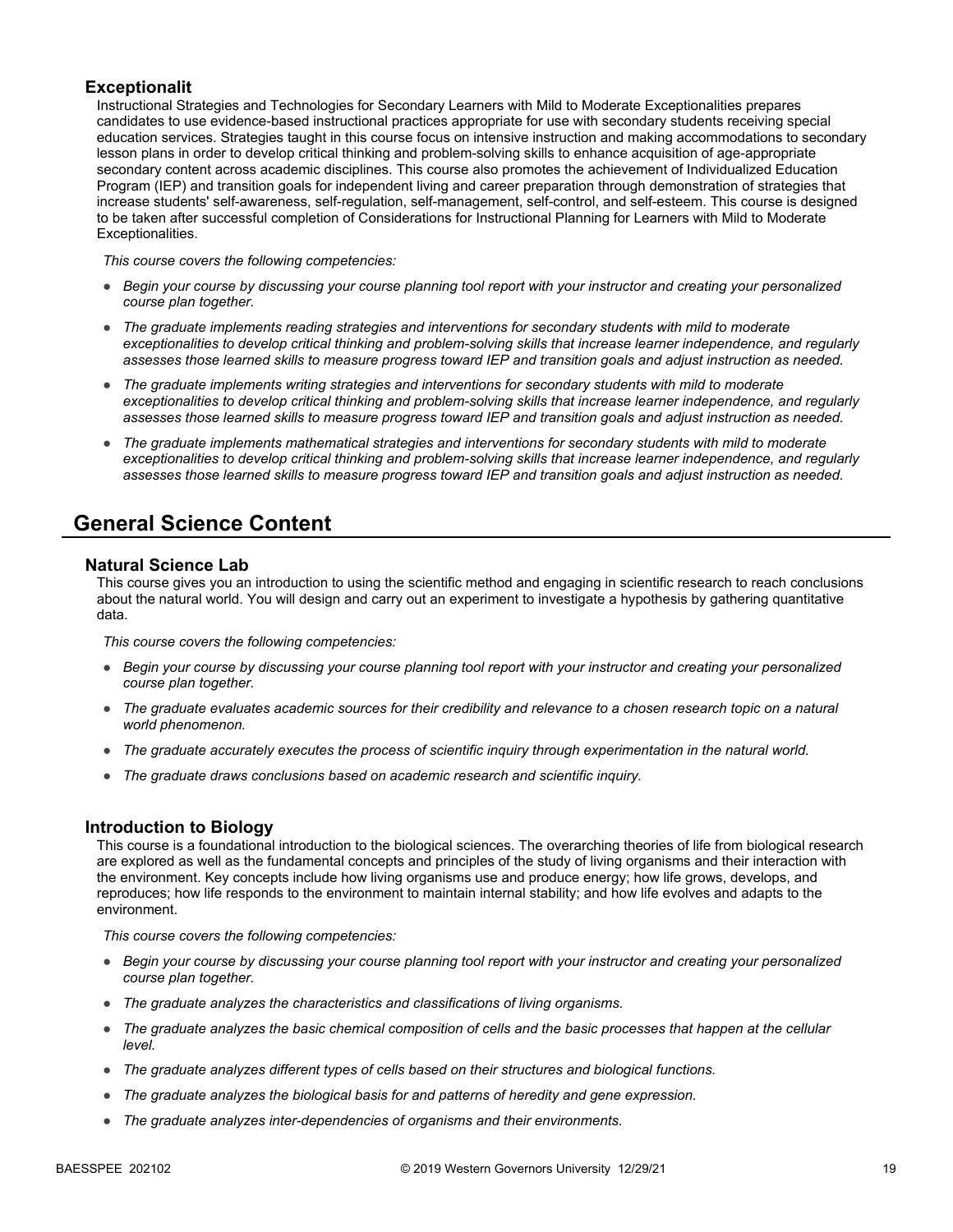### **Elementary Mathematics Methods**

Elementary Mathematics Methods helps students learn how to implement effective math instruction in the elementary classroom. Topics include differentiated math instruction, mathematical communication, mathematical tools for instruction, assessing math understanding, integrating math across the curriculum, critical thinking development, standards-based mathematics instruction, and mathematical models and representation. This course is designed to be taken after successful completion of Introduction to Curriculum, Instruction, and Assessment OR Introduction to Instructional Planning and Presentation AND Instructional Planning and Presentation in Elementary or Special Education.

*This course covers the following competencies:*

- *Begin your course by discussing your course planning tool report with your instructor and creating your personalized course plan together.*
- *The graduate plans differentiated instruction in mathematics education to support the unique needs of diverse learners.*
- *The graduate integrates effective mathematical communication strategies into the development of mathematics education for elementary students.*
- *The graduate integrates tools that enhance student mathematics learning.*
- *The graduate evaluates student learning to measure elementary students' mathematical achievement and to plan further instruction.*
- *The graduate creates interdisciplinary learning experiences as contexts for mathematical instruction.*
- *The graduate recommends various instructional strategies that encourage students' development of critical thinking, problem solving, and performance skills in mathematics.*
- *The graduate applies mathematical learning research as a foundation for instruction.*
- *The graduate integrates national, state, and local mathematics standards, learning outcomes, benchmarks, and objectives in the development of mathematics education for elementary students.*
- *The graduate applies models and representations to support and enhance the interpretation, organization, recording, and communication of mathematics.*

#### **Language Arts Instruction and Intervention**

Language Arts Instruction and Intervention helps students learn how to implement effective language arts instruction and intervention in the elementary classroom. Topics include written and spoken English, expanding students' knowledge, literature rich environments, differentiated instruction, technology for reading and writing, assessment strategies for reading and writing, and strategies for developing academic language. There are no prerequisites for this course.

*This course covers the following competencies:*

- *Begin your course by discussing your course planning tool report with your instructor and creating your personalized course plan together.*
- *The graduate designs instruction that facilitates the learning of formal English so elementary students can express their ideas clearly and persuasively to a variety of audiences both orally and in writing.*
- The graduate uses various texts and instructional strategies to facilitate the development of word recognition, *comprehension, strategic knowledge, and reading-writing connections to expand elementary students' knowledge of the world.*
- *The graduate designs instruction that supports the development of awareness, understanding, respect, and the valuing of differences in society.*
- *The graduate uses appropriate technology tools that motivate students to read, write, interact, and collaborate with others.*
- *The graduate uses multiple assessment strategies that support the development of reading and writing.*
- *The graduate recommends instructional strategies that support the development of academic language, discourse, reading, and writing across the curriculum.*

#### **Elementary Reading Methods and Interventions**

Elementary Reading Methods and Interventions provides candidates with an in-depth look at best practices for developing reading and writing skills. Course content examines the stages of literacy development, balanced literacy approaches, differentiation, technology integration, literacy assessment, and the comprehensive response to intervention (RTI) model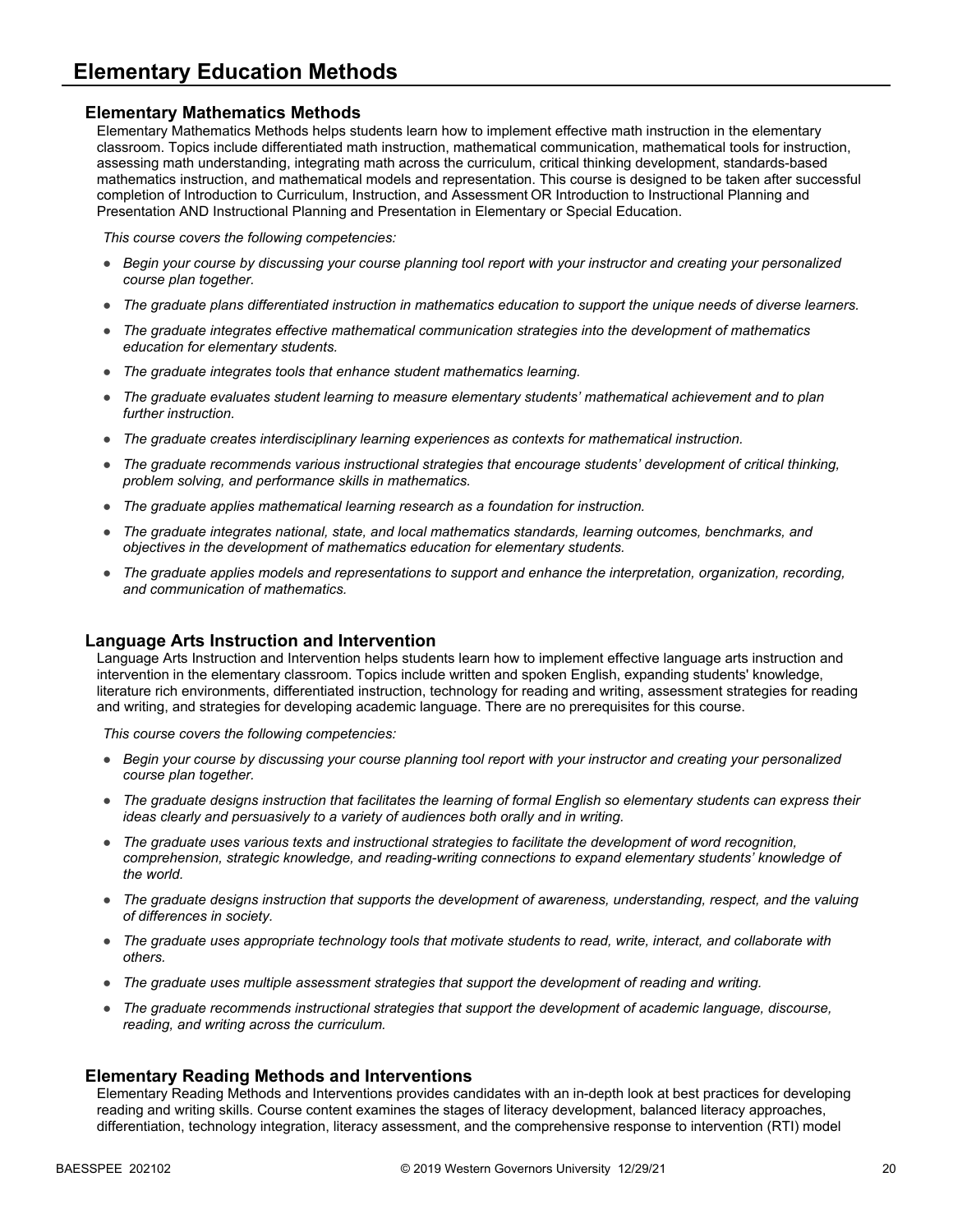used to identify and address the needs of learners who struggle with reading comprehension. This course is designed to be taken after successful completion of Introduction to Curriculum, Instruction, and Assessment OR Introduction to Instructional Planning and Presentation AND Instructional Planning and Presentation in Elementary or Special Education.

*This course covers the following competencies:*

- *Begin your course by discussing your course planning tool report with your instructor and creating your personalized course plan together.*
- *The graduate analyzes major theories and research that support the development of literacy.*
- *The graduate integrates various instructional approaches, materials, and curriculum into the development of learning experiences that support a comprehensive, balanced approach to reading and writing.*
- *The graduate uses multiple assessment strategies that support the development of literacy.*
- *The graduate integrates effective, engaging instructional approaches, methods, and curriculum in to the development of environments that support literacy.*
- *The graduate integrates best practices and instructional strategies in reading and literacy that support the unique needs of diverse learners into the development of reading and language arts education.*
- *The graduate recommends effective evidence-based teaching practices in the planning of meaningful, engaging, and developmentally-appropriate literacy lessons.*
- *The graduate selects developmentally appropriate technology tools that support literacy development and learning.*

#### **Elementary Science Methods**

Elementary Science Methods helps students learn how to implement effective science instruction in the elementary classroom. Topics include processes of science, science inquiry, science learning environments, instructional strategies for science, differentiating instruction for science, assessing science understanding, technology for science instruction, standards-based science instruction, integrating science across the curriculum, and science beyond the classroom. This course is designed to be taken after successful completion of Introduction to Curriculum, Instruction, and Assessment OR Introduction to Instructional Planning and Presentation AND Instructional Planning and Presentation in Elementary or Special Education.

*This course covers the following competencies:*

- *Begin your course by discussing your course planning tool report with your instructor and creating your personalized course plan together.*
- *The graduate integrates appropriate science concepts, skills, and processes in the development of science education for elementary students.*
- *The graduate uses a variety of strategies to extend science learning and exploration beyond the classroom.*
- *The graduate integrates effective instructional approaches to support science inquiry in the development of science education for elementary students.*
- *The graduate integrates developmentally appropriate strategies and approaches that support science literacy into the planning of science learning environments.*
- *The graduate plans science instruction that supports the development of scientific knowledge, inquiry, and reasoning in elementary students.*
- *The graduate plans instruction in science education that provides equitable opportunities for all children.*
- *The graduate evaluates assessment information to inform instructional decision making and support science education for all students.*
- *The graduate selects appropriate technology tools that support science instruction and learning for elementary students.*
- *The graduate evaluates the alignment of science standards, learning outcomes, benchmarks, and objectives in the development of science education for elementary students.*
- *The graduate creates interdisciplinary learning experiences that effectively incorporate the concepts and modes of scientific inquiry.*

#### **Elementary Social Studies Methods**

Elementary Social Studies Methods helps students learn how to implement effective social studies instruction in the elementary classroom. Topics include social studies themes, promoting cultural diversity, integrated social studies across the curriculum, social studies learning environments, assessing social studies understanding, differentiated instruction for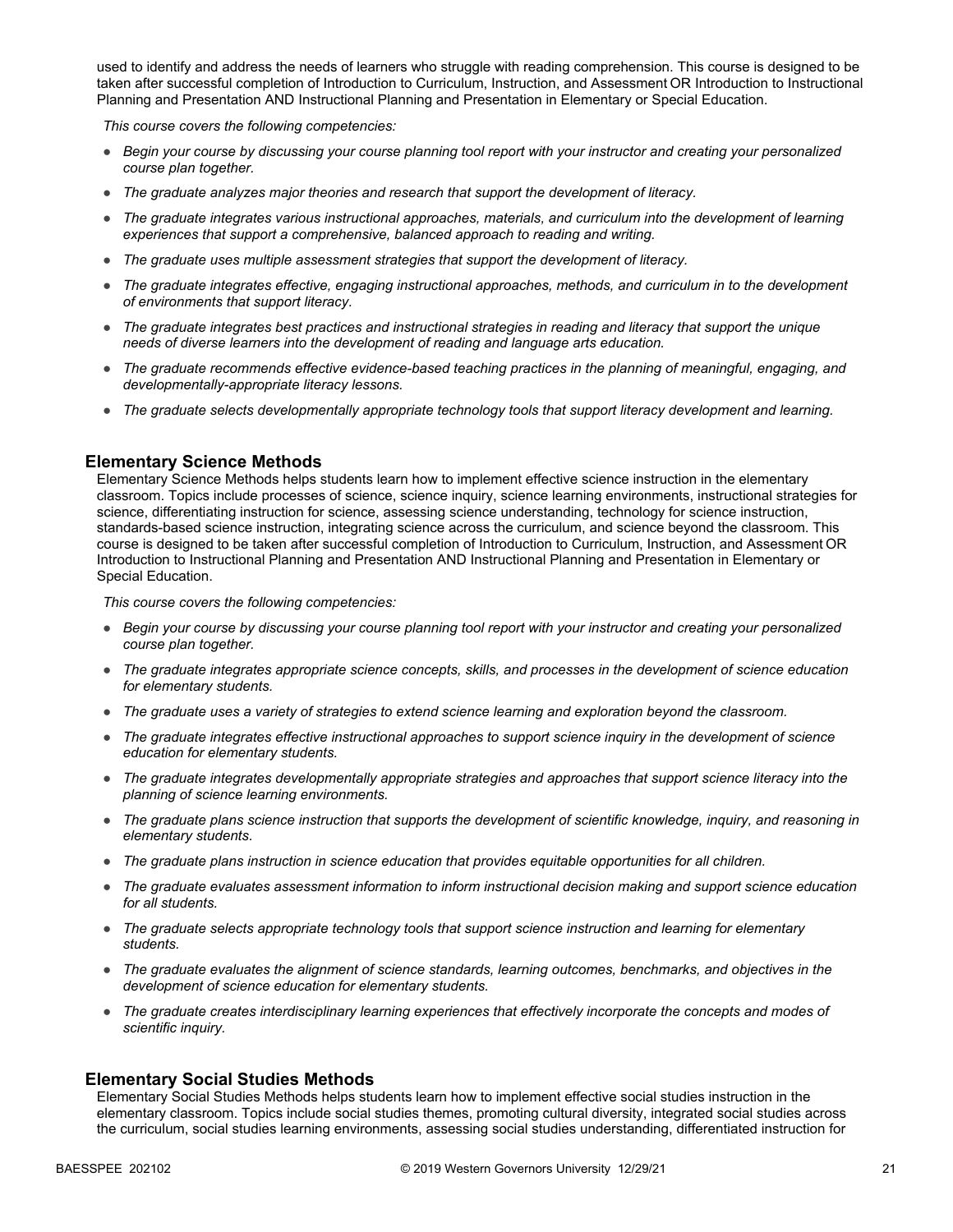social studies, technology for social studies instruction, and standards-based social studies instruction. This course is designed to be taken after successful completion of Introduction to Curriculum, Instruction, and Assessment OR Introduction to Instructional Planning and Presentation AND Instructional Planning and Presentation in Elementary or Special Education.

*This course covers the following competencies:*

- *Begin your course by discussing your course planning tool report with your instructor and creating your personalized course plan together.*
- *The graduate integrates effective instructional approaches that promote informed and engaged citizenship in a diverse and interdependent democratic society into social studies learning activities.*
- *The graduate integrates social studies standards, learning outcomes, benchmarks, and objectives in the development of social studies education for elementary students.*
- *The graduate integrates appropriate themes, concepts, and modes of inquiry in the development of social studies education for elementary students.*
- *The graduate integrates effective instructional approaches that promote elementary students' growing ability to value diversity and develop connections between their community and culture.*
- *The graduate creates interdisciplinary learning experiences that effectively incorporate the concepts and modes of inquiry of social studies.*
- *The graduate develops engaging learning experiences for elementary students that promote research, analysis, and evaluation of real-world situations.*
- *The graduate plans developmentally appropriate, healthy, safe, and inclusive learning environments that promote social studies learning.*
- *The graduate evaluates assessment information to inform instructional decision-making and support social studies education for all students.*
- *The graduate selects appropriate technology tools that support social studies instruction and learning for elementary students.*
- *The graduate plans instruction in social studies education that provides equitable opportunities for all students.*

#### **Elementary Physical Education and Health Methods**

Elementary Physical Education and Health Methods helps students learn how to implement effective physical and health education instruction in the elementary classroom. Topics include healthy lifestyles, student safety, student nutrition, physical education, differentiated instruction for physical and health education, physical education across the curriculum, and public policy in health and physical education. This course is designed to be taken after successful completion of Introduction to Curriculum, Instruction, and Assessment OR Introduction to Instructional Planning and Presentation AND Instructional Planning and Presentation in Elementary or Special Education.

- *Begin your course by discussing your course planning tool report with your instructor and creating your personalized course plan together.*
- *The graduate plans developmentally appropriate educational activities that provide elementary students with the knowledge, skills, fitness, and attitudes necessary to lead a healthy lifestyle.*
- *The graduate selects instructional and behavioral strategies that support healthy lifestyles and address health concerns of elementary students.*
- *The graduate plans learning environments that promote the health and safety of elementary students.*
- *The graduate recommends instructional and behavioral strategies that promote healthy nutritional habits in elementary students.*
- *The graduate integrates movement concepts, principles, strategies, and approaches in the development of physical education lesson and unit plans for elementary students.*
- *The graduate develops active learning opportunities to accommodate all elementary students, including those with varied abilities, needs, backgrounds, and interests to promote meaningful, relevant, and engaging student-focused physical education.*
- *The graduate creates relevant and meaningful learning experiences that integrate elementary physical education across other disciplines.*
- *The graduate integrates current research and public policy into the planning, promotion, and advocacy for educational programs that support the health, safety, and well-being of all elementary students.*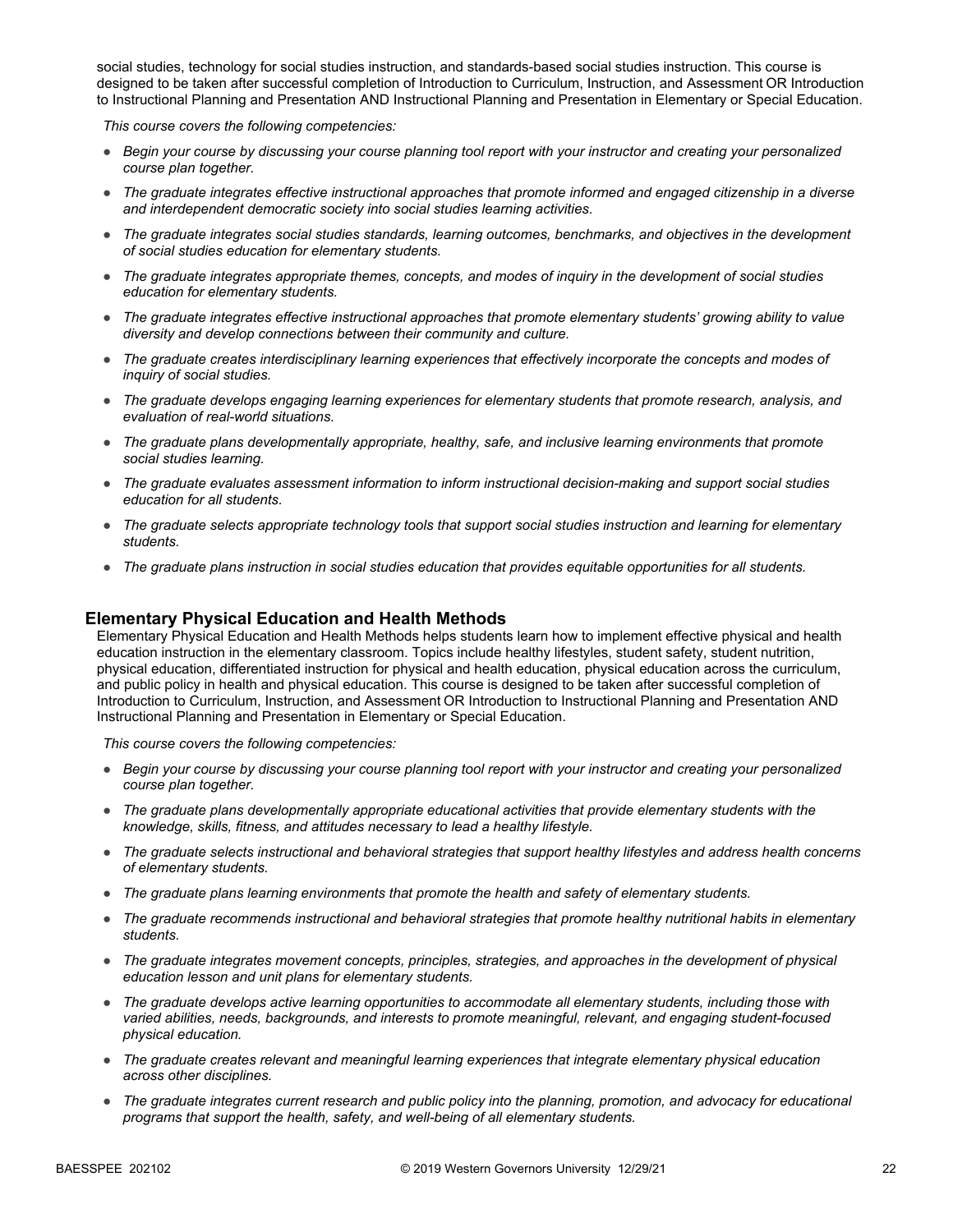### **Elementary Visual and Performing Arts Methods**

Elementary Visual and Performing Arts Methods helps students learn how to implement effective visual and performing arts instruction in the elementary classroom. Topics include integrating arts across the curriculum, music education, visual arts, dance and movement, dramatic arts, differentiating instruction for visual and performing arts, and promoting cultural diversity through visual and performing arts instruction. This course is designed to be taken after successful completion of Introduction to Curriculum, Instruction, and Assessment OR Introduction to Instructional Planning and Presentation AND Instructional Planning and Presentation in Elementary or Special Education.

*This course covers the following competencies:*

- *Begin your course by discussing your course planning tool report with your instructor and creating your personalized course plan together.*
- *The graduate evaluates the impact of the visual and performing arts on childhood learning and development.*
- *The graduate integrates the content, functions, and achievements of performing and visual arts into the design of creative, engaging, and cooperative instruction and learning environments for elementary students.*
- *The graduate develops relevant and meaningful learning experiences that integrate visual and performing arts into other disciplines for elementary students.*
- *The graduate effectively incorporates central concepts, tools, and structures of music in the design of learning experiences for elementary students.*
- *The graduate effectively incorporates central concepts, inquiry tools, standards, and structures of visual arts in the design of learning experiences for elementary students.*
- *The graduate effectively incorporates central concepts, inquiry tools, standards, and structures of dance and movement in the design of learning experiences for elementary students.*
- *The graduate effectively incorporates central concepts, inquiry tools, standards, and structures of the dramatic arts in the design of learning experiences for elementary students.*
- *The graduate develops learning opportunities that allow for the full and equitable participation in and expression through the arts for students with diverse abilities, needs, backgrounds, and interests.*
- *The graduate develops learning opportunities that allow students to explore the cultural dimensions and contributions of the arts from diverse places, peoples, and periods.*

#### **Elementary Disciplinary Literacy**

Elementary Disciplinary Literacy examines teaching strategies designed to help learners in grades K–6 develop the literacy skills necessary to read, write, and think critically while engaging content in different academic disciplines. Course content highlights strategies to help learners distinguish between the unique characteristics of informational texts while improving comprehension and writing proficiency across the curriculum. Strategies to encourage inquiry and cultivate skills in critical thinking, collaboration, and creativity also are addressed. This course is designed to be taken after successful completion of Introduction to Curriculum, Instruction, and Assessment OR Introduction to Instructional Planning and Presentation AND Instructional Planning and Presentation in Elementary or Special Education.

*This course covers the following competencies:*

- *Begin your course by discussing your course planning tool report with your instructor and creating your personalized course plan together.*
- *The graduate distinguishes between the basic strategies used to facilitate comprehension in the elementary content areas and the specialized reading practices needed to comprehend text in a specific discipline.*
- *The graduate integrates discipline-specific literacy instruction to help elementary students make meaning from the text structures, vocabulary, and language features found in a variety of discipline-specific texts.*
- *The graduate plans authentic writing activities to promote understanding of discipline-specific content.*
- The graduate integrates instructional strategies and materials in disciplinary literacy practices to enhance student *understanding within specific disciplines at the elementary level.*
- *The graduate creates authentic learning tasks that provide students with opportunities to demonstrate digital literacy and discipline-specific understandings.*
- *The graduate plans differentiated lessons and units to help students develop language and literacy skills within the disciplines.*

### **Children's Literature**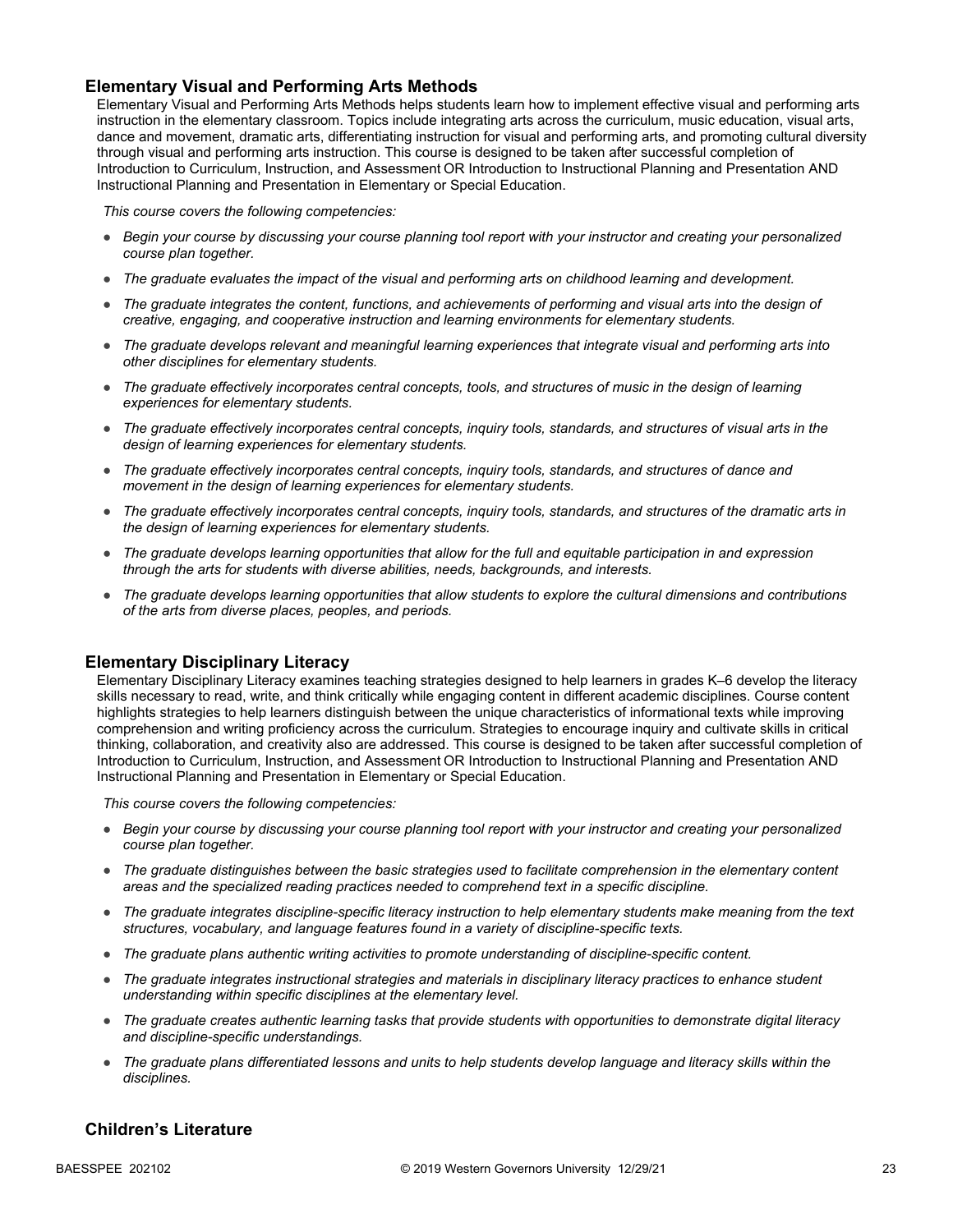Children's Literature is an introduction to and exploration of children's literature. Students will consider and analyze children's literature as a lens through which to view the world. Students will experience multiple genres, historical perspectives, cultural representations, and current applications in the field of children's literature. This course is designed to be taken after successful completion of Introduction to Curriculum, Instruction, and Assessment OR Introduction to Instructional Planning and Presentation AND Instructional Planning and Presentation in Elementary or Special Education.

- *Begin your course by discussing your course planning tool report with your instructor and creating your personalized course plan together.*
- *The graduate determines how literary and visual elements are used to convey common themes found in children's literature.*
- *The graduate analyzes various genres of children's literature to understand the characteristics of each genre.*
- *The graduate develops learning experiences that integrate diverse representations from children's literature to help students gain a perspective for understanding the world.*
- *The graduate recommends appropriate texts in children's literature that align with instructional goals to meet the individual learning needs of students.*
- *The graduate creates cross-curricular learning experiences that support, motivate, and engage students when interacting with children's literature.*